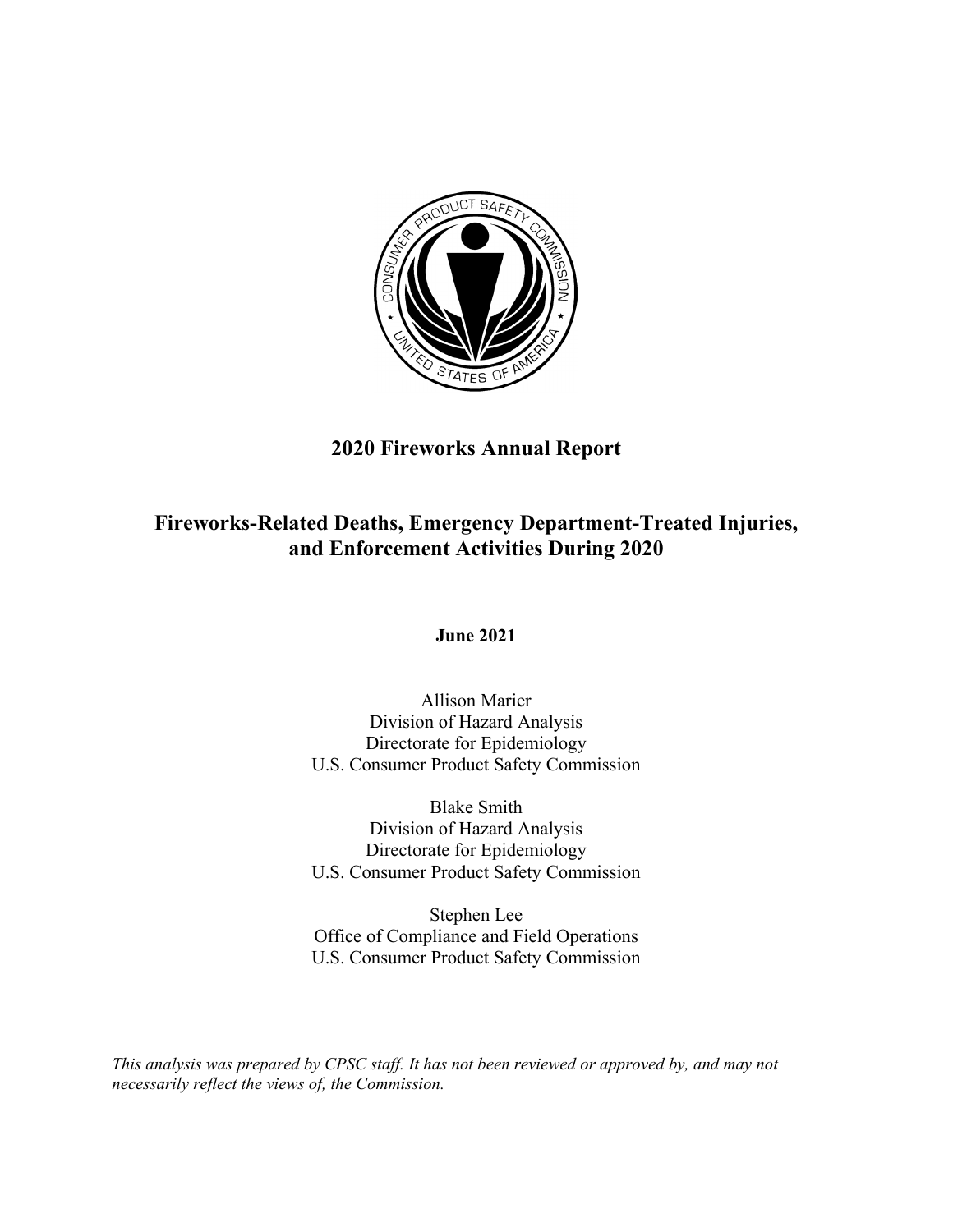## **Executive Summary**

This report provides the results of the U.S. Consumer Product Safety Commission (CPSC) staff's analysis of data on non-occupational, fireworks-related deaths and injuries during calendar year 2020. The report also summarizes CPSC staff's enforcement activities during fiscal year  $2020$ .<sup>[1](#page-1-0)</sup>

Staff obtained information on fireworks-related deaths from news clippings and other sources in CPSC's Consumer Product Safety Risk Management System (CPSRMS). Staff also estimated fireworksrelated injuries treated in hospital emergency departments from CPSC's National Electronic Injury Surveillance System (NEISS). Finally, CPSC staff conducted a special study of non-occupational fireworks-related injuries between June 21, 2020 and July 21, 2020. The special study included collecting and analyzing more detailed incident information, such as the type of injury, the fireworks involved, the characteristics of the victim, and the incident scenario. About 66 percent of the estimated annual fireworks-related, emergency department-treated injuries for 2020 occurred during that period.

Highlights of the report:

# *Deaths and Injuries*

- CPSC staff received reports of 18 non-occupational fireworks-related deaths during 2020. Twelve of the deaths were associated with firework misuse, one death was associated with an electric match malfunction, and five incidents were associated with unknown circumstances. Reporting of fireworks-related deaths for 2020 is not complete, and the number of deaths in 2020 should be considered a minimum.
- Fireworks were involved with an estimated 15,600 injuries treated in U.S. hospital emergency departments during calendar year 2020 (95 percent confidence interval 12,300 – 19,000). The estimated rate of emergency department-treated injuries is 4.7 per 100,000 individuals in the United States, an increase from 3.1 estimated injuries per 100,000 individuals in 2019.
- There is a statistically significant trend in estimated emergency department-treated, fireworksrelated injuries from 2005-2020. This trend estimates an increase of 202 fireworks injuries per year (p-value  $= 0.0029$ ).
- An estimated 10,300 fireworks-related injuries (or 66 percent of the total estimated fireworksrelated injuries in 2020) were treated in U.S. hospital emergency departments during the 1-month special study period between June 21, 2020 and July 21, 2020 (95 percent confidence interval  $7,800 - 12,700$ .

<span id="page-1-0"></span> <sup>1</sup> The 2020 federal fiscal year refers to the period of October 1, 2019 through September 30, 2020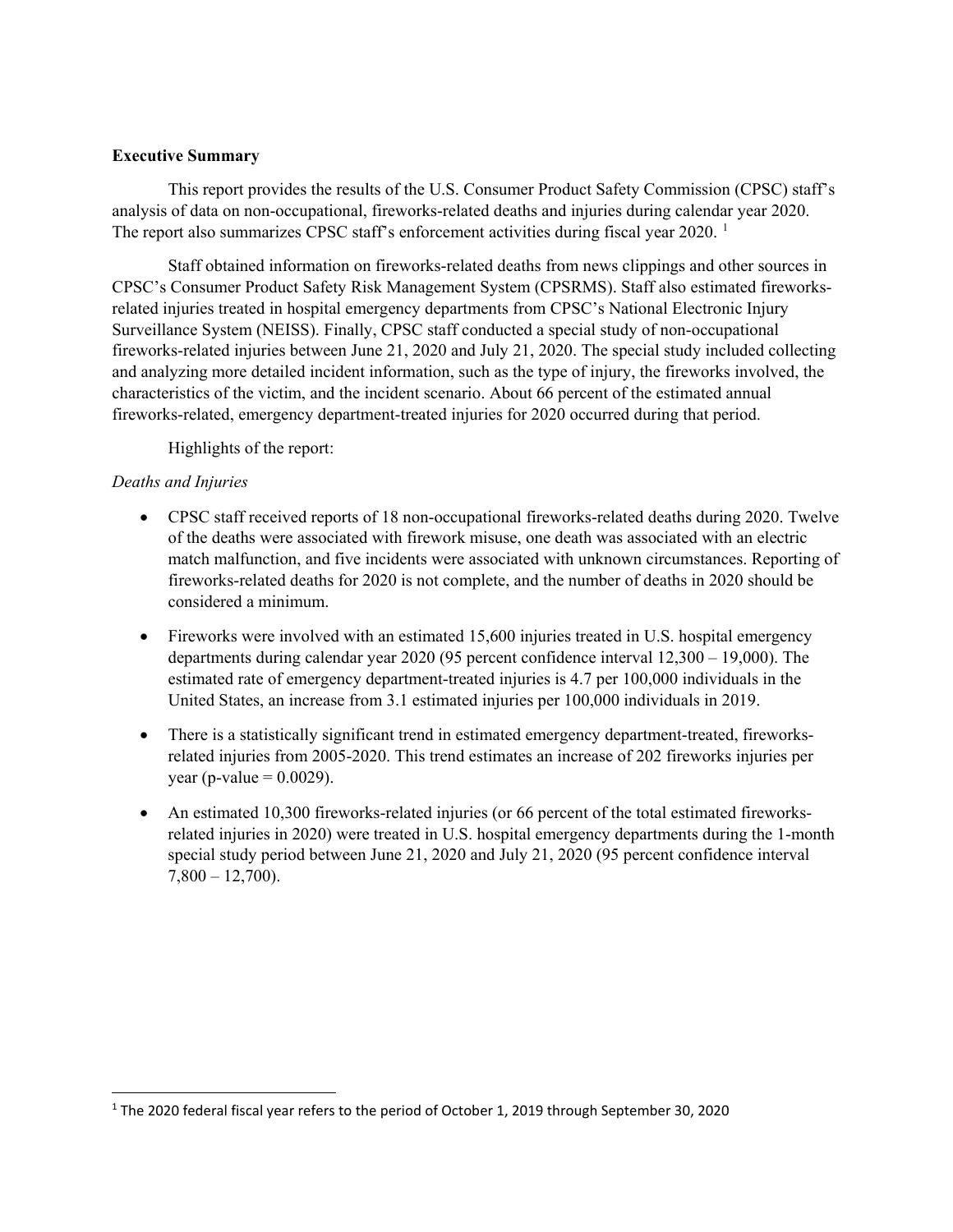## *Results from the 2020 Special Study*

- Of the 10,300 estimated fireworks-related injuries sustained, 71 percent were to males and 29 percent were to females.
- Adults aged 25 to 44 years of age experienced about 35 percent of the estimated injuries, and children younger than 15 years of age accounted for 18 percent of the estimated injuries. In previous years, nearly half of the estimated emergency department-treated, fireworks-related injuries were to individuals younger than 20 years of age.
- Young adults 20 to 24 years of age had the highest estimated rate of emergency departmenttreated, fireworks-related injuries (17 injuries per 100,000 people). This number is approximately three times the rate of injury for the same group in 2019, and is driven by an increase in injuries among females. Older teens, 15 to 19 years of age, had the second highest estimated rate (6.1 injuries per 100,000 people).
- There were an estimated 1,600 emergency department-treated injuries associated with firecrackers and 900 with sparklers.
- The parts of the body most often injured were hands and fingers (an estimated 30 percent); head, face, and ears (an estimated 22 percent); eyes (an estimated 15 percent); legs (an estimated 13 percent); and arms (an estimated 12 percent).
- Forty-four percent of the emergency department-treated injuries were burns. Burns were the most common injury to hands, fingers, arms, and legs.
- Approximately 75 percent of the victims were treated at the hospital emergency department and then released. An estimated 21 percent of patients were treated and transferred to another hospital, or admitted to the hospital.
- CPSC staff conducted telephone follow-up investigations on a selected sample of fireworksrelated injuries reported in NEISS during the special study period to clarify information about the incident scenario or fireworks type. A review of data from the seven completed follow-up investigations showed that most injuries were associated with misuse or malfunctions of fireworks. Most victims recovered or were expected to recover completely. However, there were victims who report that their injuries may be long term.

# *Enforcement Activities*

Fiscal year 2020 presented unique challenges to CPSC's Office of Compliance and Field Operations (EXC) in its ability to conduct surveillance on imported fireworks and enforce the provisions of the Federal Hazardous Substances Act (FHSA)<sup>[2](#page-2-0)</sup> and regulations under the FHSA. The SARS-CoV-2 (COVID-19) pandemic restricted CPSC staff from collecting samples as well as testing samples that were collected.

EXC staff was able to sample and test shipments of some fireworks both before and after the COVID-19 restrictions. Approximately 20 percent of the selected and tested shipments were found to

<span id="page-2-0"></span>l <sup>2</sup> 15 U.S.C. §§ 1261-1278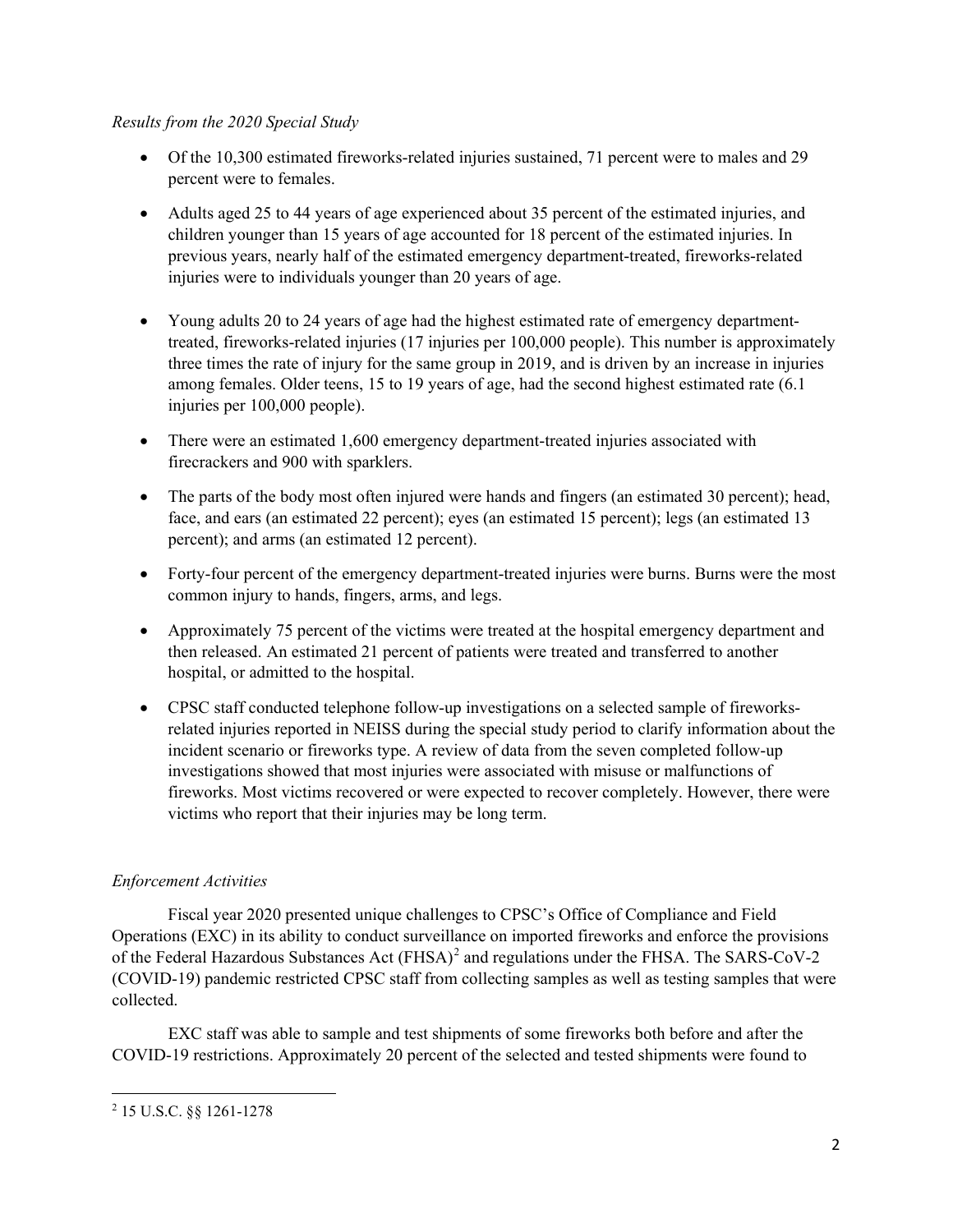contain noncompliant fireworks. The noncompliant fireworks devices had a combined estimated import value of \$208,000. The violations consisted of fuse violations and presence of prohibited chemicals. EXC staff requested corrective actions on these noncompliant fireworks and, in all cases, firms agreed to the corrective actions.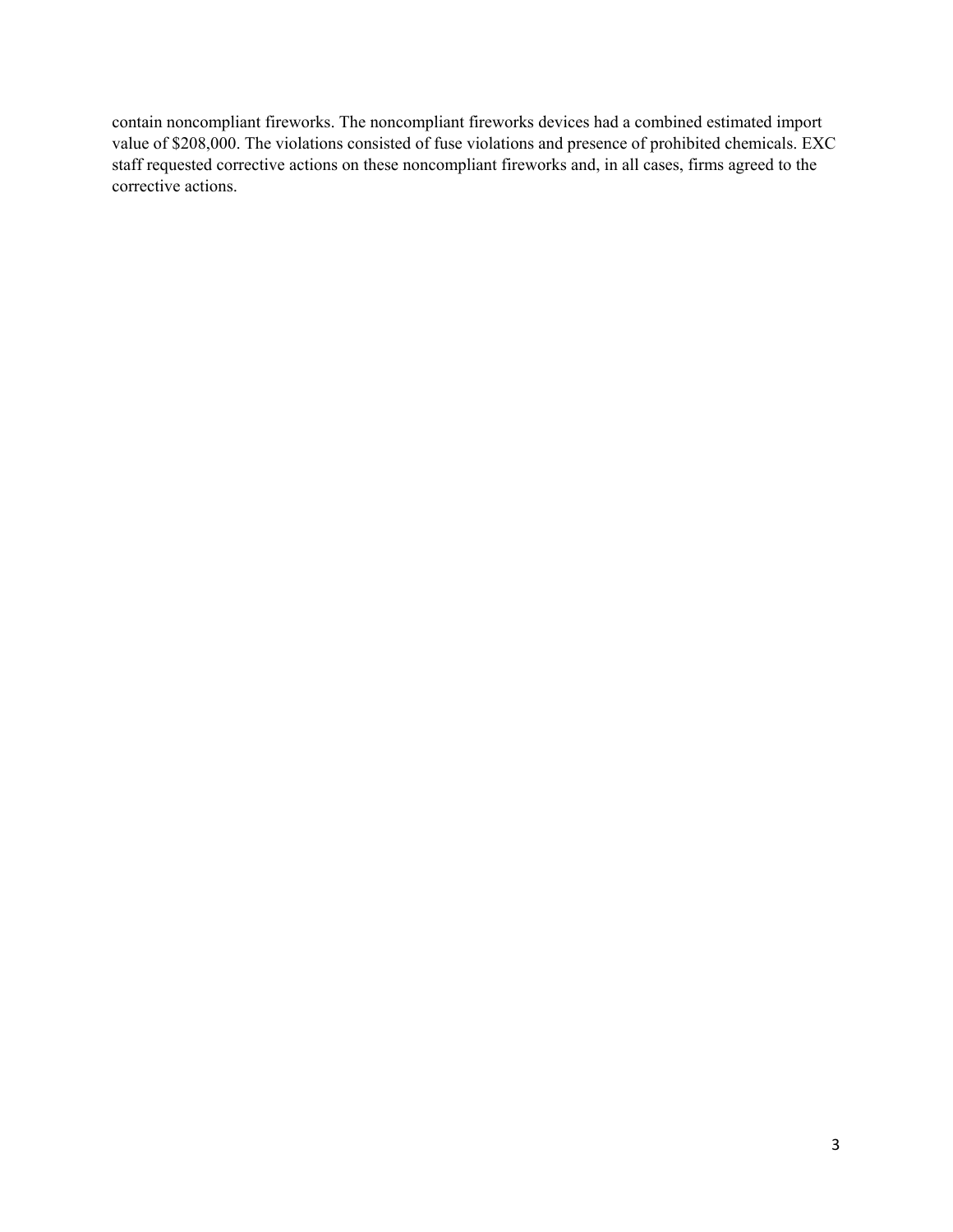# **Table of Contents**

| 1.                                                                                         |  |
|--------------------------------------------------------------------------------------------|--|
|                                                                                            |  |
|                                                                                            |  |
| 2.                                                                                         |  |
| 3.                                                                                         |  |
| Injury Estimates for the 2020 Special Study: Detailed Analysis of Injury Patterns 17<br>4. |  |
|                                                                                            |  |
|                                                                                            |  |
|                                                                                            |  |
|                                                                                            |  |
|                                                                                            |  |
| 5.                                                                                         |  |
|                                                                                            |  |
|                                                                                            |  |
|                                                                                            |  |
|                                                                                            |  |
| 6.                                                                                         |  |
| 7.                                                                                         |  |
|                                                                                            |  |
|                                                                                            |  |
|                                                                                            |  |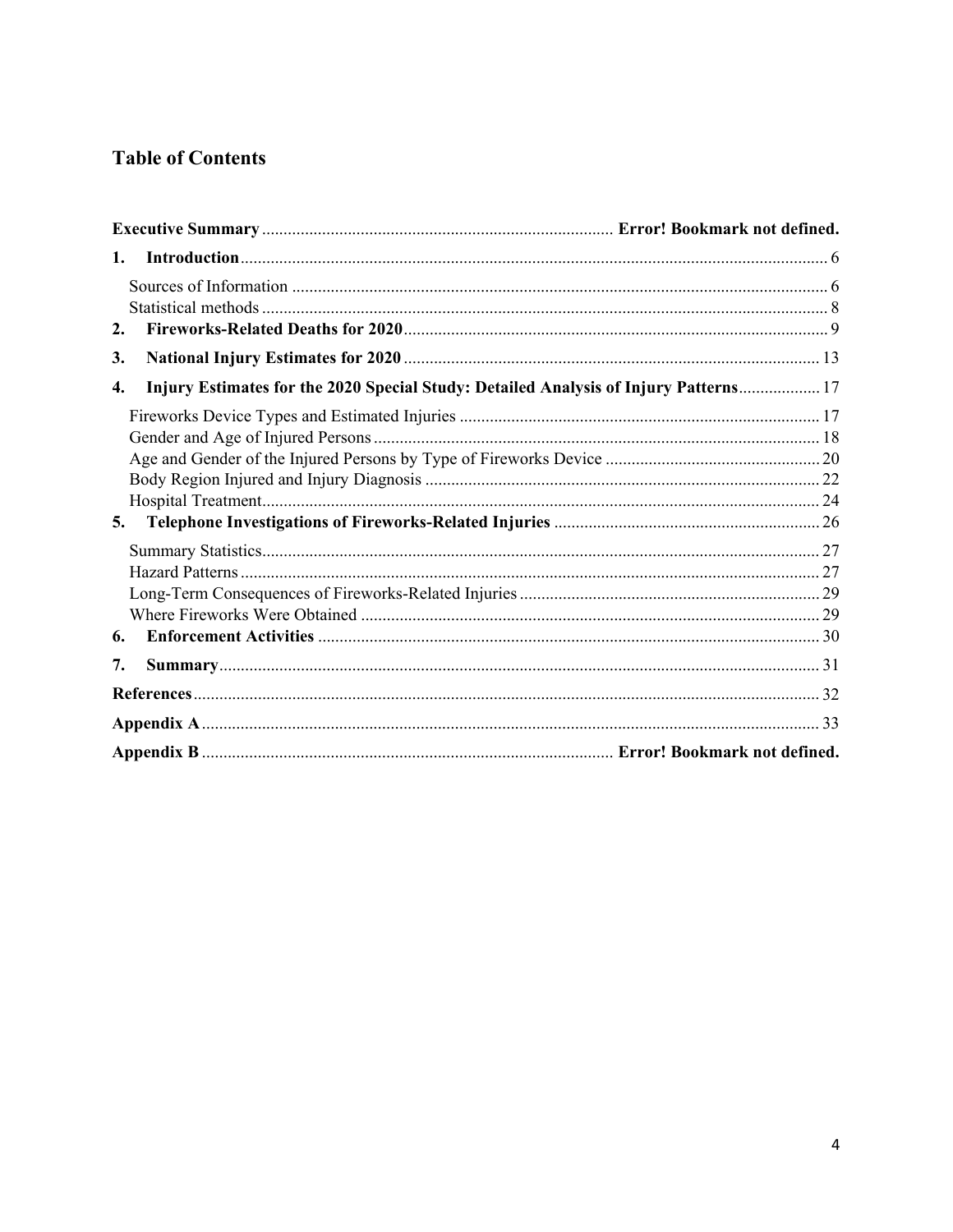# **List of Tables**

| Table 1. Estimated Fireworks-Related, Emergency Department-Treated Injuries: 2005-2020 13              |  |
|--------------------------------------------------------------------------------------------------------|--|
| Table 2. Estimated Fireworks-Related, Emergency Department-Treated Injuries by Race: 2005-202015       |  |
| Table 3. Estimated Fireworks-Related, Emergency Department-Treated Injuries by Device Type 18          |  |
| Table 4. Estimated Fireworks-Related, Emergency Department-Treated Injuries by Age and Gender 20       |  |
| Table 5. Estimated Fireworks-Related, Emergency Department-Treated Injuries by Device Type and Age     |  |
|                                                                                                        |  |
| Table 6. Estimated Fireworks-Related, Emergency Department-Treated Injuries by Body Region and         |  |
|                                                                                                        |  |
| Table 7. Estimated Fireworks-Related, Emergency Department-Treated Injuries by Type of Fireworks       |  |
|                                                                                                        |  |
|                                                                                                        |  |
| Table 9. Hazard Patterns as Described in Telephone Investigations for Fireworks-Related Injuries 27    |  |
| Table 10. Estimated Fireworks-Related Injuries and Estimated Fireworks Imported into the United States |  |
|                                                                                                        |  |
|                                                                                                        |  |

# **List of Figures**

| Figure 1. Estimated Fireworks-Related, Emergency Department-Treated Injuries: 2005-2020  14        |  |
|----------------------------------------------------------------------------------------------------|--|
| Figure 2. Estimated Fireworks-Related, Emergency Department-Treated Injuries by Race: 2005-2020 19 |  |
|                                                                                                    |  |
|                                                                                                    |  |
|                                                                                                    |  |
|                                                                                                    |  |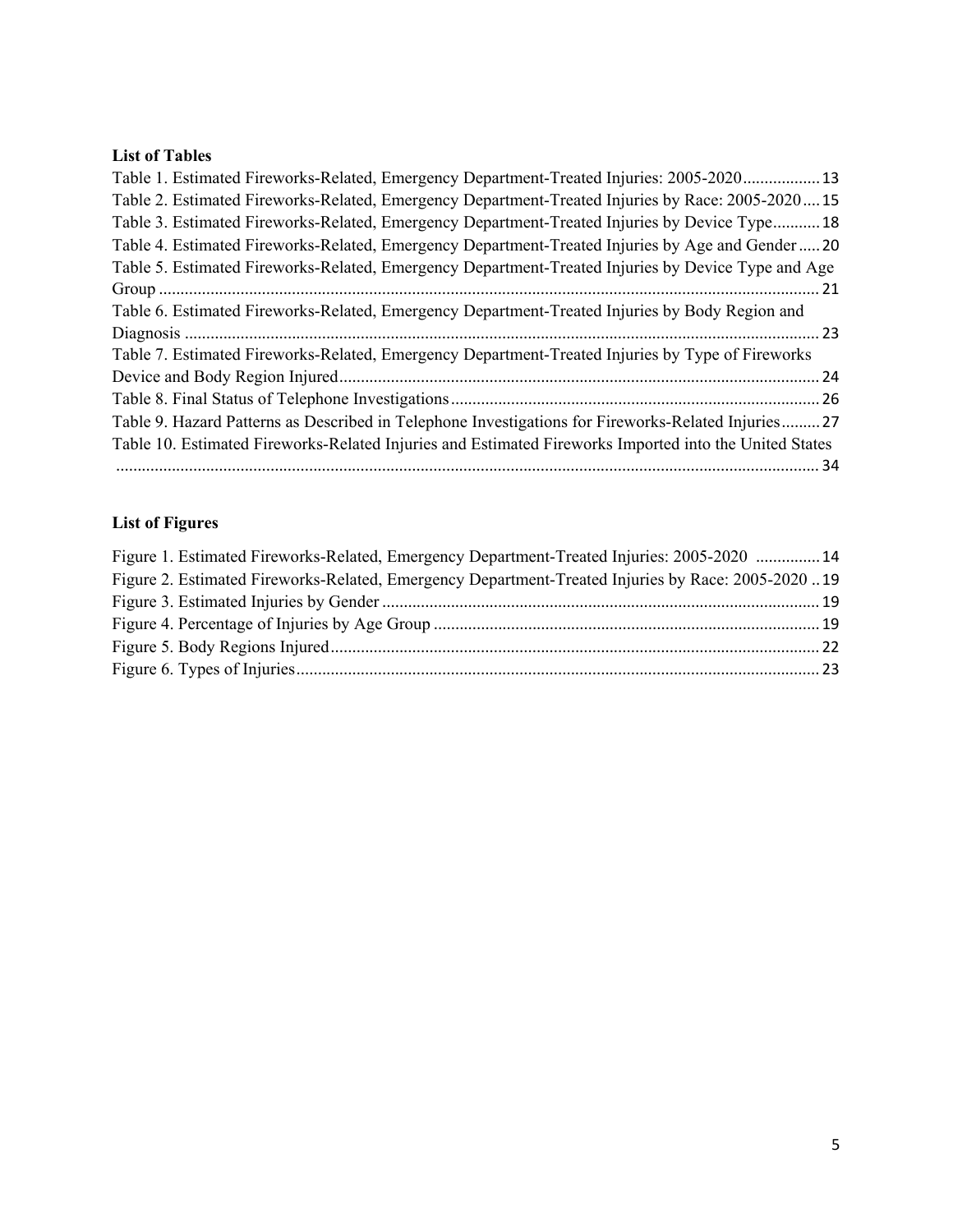#### <span id="page-6-0"></span>**1. Introduction**

This report describes injuries and deaths associated with fireworks devices, as well as kits and components used to manufacture illegal fireworks, during the calendar year 2020. Reports for earlier years in this series can be found at: [https://cpsc.gov/Research--Statistics/Fuel-Lighters-and-Fireworks1.](https://cpsc.gov/Research--Statistics/Fuel-Lighters-and-Fireworks1)

This report is organized into seven sections. Section 1 describes the data and statistical methods used in this analysis. Section 2 summarizes the 2020 fireworks-related incidents that resulted in deaths. Section 3 provides an annual estimate of fireworks-related, emergency department-treated injuries in the United States for 2020, and compares that estimate to previous years. Section 4 analyzes emergency department-treated, fireworks-related injuries during the month around July 4, 2020. Section 5 summarizes the telephone in-depth investigations of a subsample of the injuries that occurred during that period. Section 6 describes enforcement activities of CPSC's Office of Compliance and Field Operations during fiscal year 2020. The report concludes with a summary of the findings in Section 7. Appendix A is a table depicting the relationship between fireworks-related injuries and fireworks imports between 2005 and 2020. Appendix B provides details on the completed telephone investigations.

#### <span id="page-6-1"></span>*Sources of Information*

l

Information on non-occupational, fireworks-related deaths during 2020 was obtained from CPSC's CPSRMS. CPSRMS combines the data from CPSC's Injury or Potential Injury Incident File (IPII), Death Certificate File (DTHS), and In-Depth Investigation File (INDP) into one incident database. Entries in IPII come from a variety of sources, such as newspaper articles, consumer complaints, lawyer referrals, medical examiners, and other government agencies. CPSC staff from the Office of Compliance and Field Operations conducted in-depth investigations of the deaths to determine the types of fireworks involved in the incidents and the circumstances that led to the fatal injuries.

Because the data in IPII are based on voluntary reports, and because it can take more than 2 years to receive all of the death certificates from the various states to complete the DTHS, neither data source can be considered complete for 2019 or 2020 fireworks-related deaths at the time this report was prepared. Consequently, the number of deaths should be considered a minimum. Staff updates the total number of deaths for previous years when new reports are received. Total deaths for prior years may not coincide with the number in reports for earlier years because of these updates.

The source of information on non-occupational, emergency department-treated fireworks-related injuries is CPSC's NEISS. NEISS is a probability sample of the U.S. hospitals with emergency departments.<sup>[3](#page-6-2)</sup> Injury information is taken from the emergency department record. This information includes the victim's age and sex, the place where the injury occurred, the emergency department diagnosis, the body part injured, and the consumer product(s) associated with the injury. The information is supplemented by a narrative of 1[4](#page-6-3)0 to 400 characters<sup>4</sup> in length and that often contains a brief description of how the injury occurred.

To supplement the information available in the NEISS record, CPSC staff conducts a special study of fireworks-related injuries every year during the month around July 4. Staff focuses its efforts on fireworks incidents during this period because, in most years, about two-thirds to three-quarters of the

<span id="page-6-2"></span><sup>3</sup> For a description of NEISS, including the revised sampling frame, see Schroeder and Ault (2001). Procedures used for variance and confidence interval calculations and adjustments for the sampling frame change that occurred in 1997 are found in Marker, Lo, Brick, and Davis (1999). SAS® statistical software for trend and confidence interval estimation is documented in Schroeder (2000). SAS® is a product of the SAS Institute, Inc. Cary, NC.<br><sup>4</sup> The maximum available number of characters changed from 142 to 400 characters on January 1, 2019.

<span id="page-6-3"></span>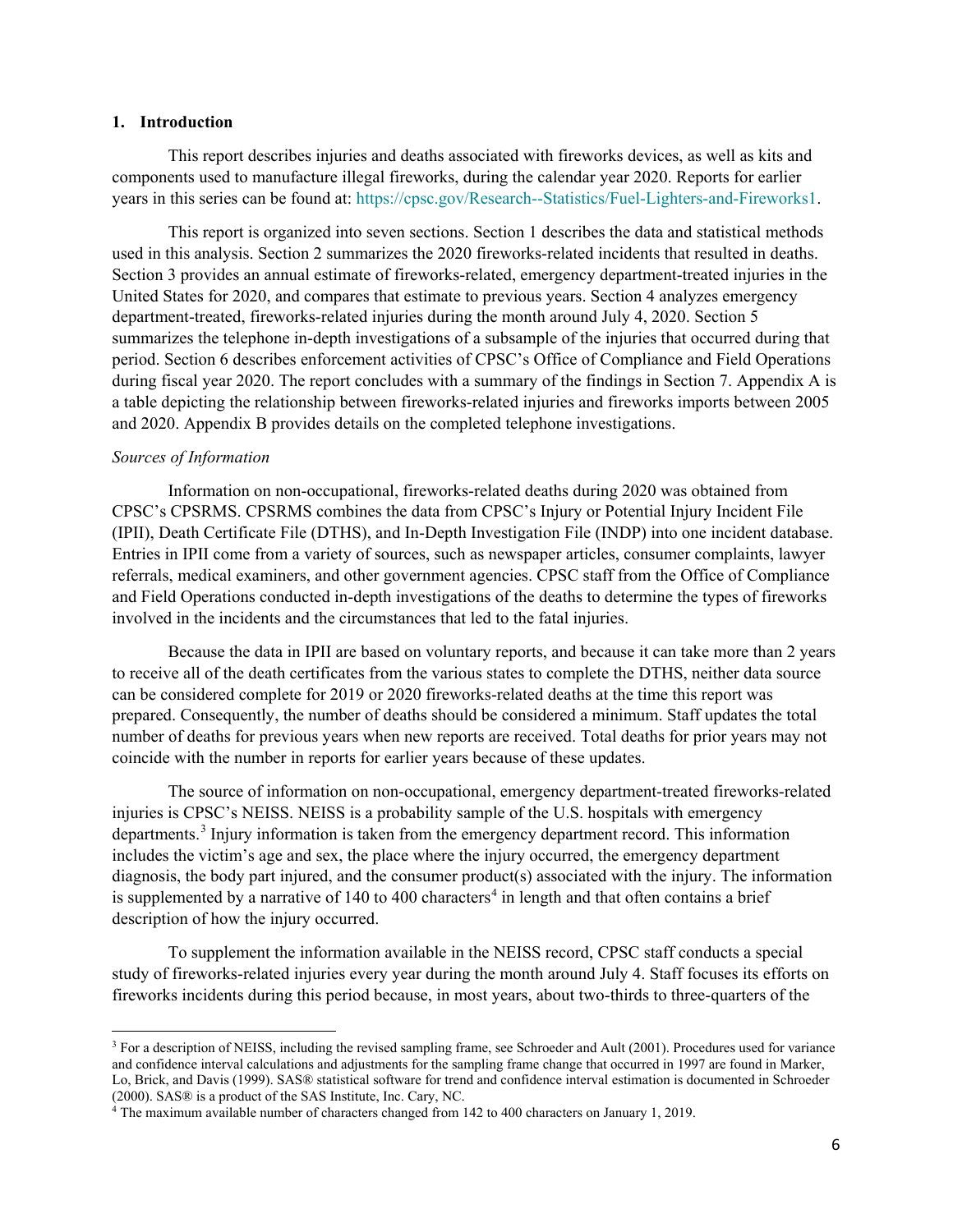annual injuries occur then. During this period, hospital emergency-department staff shows patients pictures of different types of fireworks to help them identify the type of fireworks device associated with their injuries. The type of fireworks involved in the incident are then included in the NEISS narrative. In 2020, the special study period lasted from June 21 to July 21.

After reading the incident case records, including the narrative descriptions of the fireworks device and the incident scenario, CPSC staff may assign a case for additional telephone investigation. Staff usually selects cases that involve the most serious injuries and/or hospital admissions. Serious injuries include: eye injuries, finger and hand amputations, and head injuries. Cases also may be assigned to obtain more information about the incident than what is reported in the NEISS narrative. In most years, phone interviewers can collect information for one-fifth to one-half of the cases assigned. Information on the final status of the telephone interviews conducted during the 2020 special study is in Section 5 and Appendix B of this report.

In the telephone investigations, information is requested directly from the victim (or the victim's parent, if the victim is a minor) about the type of fireworks involved, where the fireworks were obtained, how the injury occurred, and the medical treatment and prognosis. When the fireworks device reported in the telephone investigation is different from what is reported in the NEISS emergency department record, the device reported in the telephone investigation is used in the data for this report.

As a result of this investigative process, three different levels of information may be available about a fireworks-related injury case. For cases that occur before or after the July 4 special study period, the NEISS record is almost always the only source of information. Many NEISS records collected outside the special study period do not specify the type of fireworks involved in the incident. Additional information is typically available during the special study period because the NEISS records collected by the emergency departments usually contain the type of fireworks and additional details on the incident scenario. Finally, the most information is available for the subset of the special study cases where staff conducted telephone investigations. These different levels of information about injuries correspond to these different analyses in the report:

## • Estimated national number of fireworks-related, emergency department-treated injuries

This estimate is made using NEISS cases for the entire year, from records where fireworks were specified as one of the consumer products involved. For cases outside the special study period, as noted above, there is usually no information on the fireworks type, and limited information is available on the incident scenario. Consequently, there is not enough information to determine the role played by the fireworks in the incident. Thus, the annual injury estimate may include a small number of cases in which the fireworks device was not lit, or no attempt was made to light the device. Calculating the annual estimates without removing these cases makes the estimates comparable to previous years.

## • Detailed analyses of injury patterns

The tables are based on the special study period only, and they describe fireworks type, body part injured, diagnosis, age and sex of injured people, and other relevant information. Fireworks-type information is taken from the telephone investigation or the NEISS comment field when there was no telephone investigation. When computing estimates for the special study period, CPSC staff does not include cases in which the fireworks device was not lit, or no attempt was made to light the device.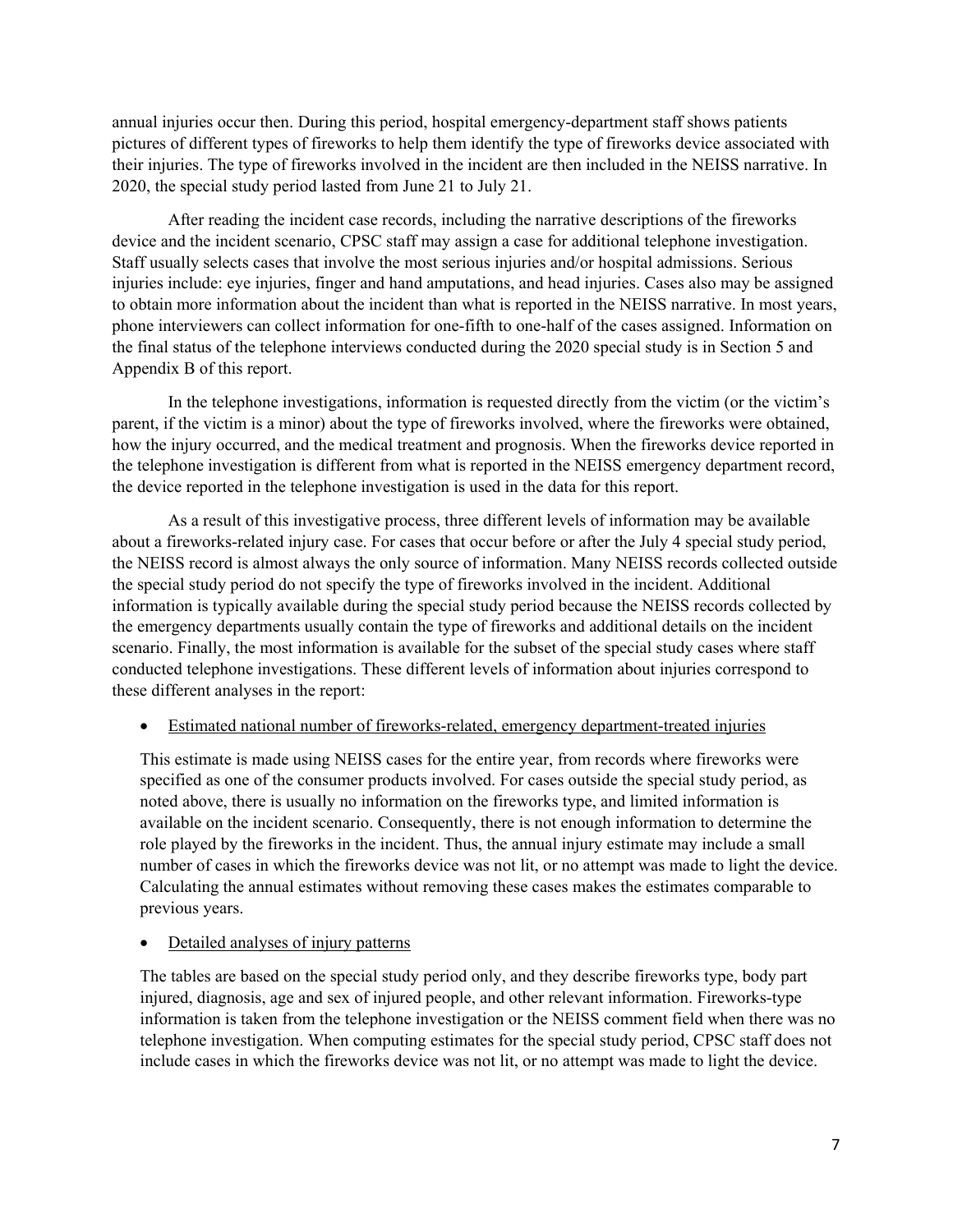• Information from telephone investigations

Individual case injury descriptions and medical prognosis information from the telephone investigations are provided in Appendix B. These summaries also exclude cases in which the fireworks device was not lit, or no attempt was made to light the device. These cases represent a sample of some of the most serious fireworks-related injuries and may not represent the typical emergency department-treated, fireworks-related injuries.

# <span id="page-8-0"></span>*Statistical methods*

Injuries reported by hospitals in the NEISS sample were weighted by the NEISS probabilitybased sampling weights to develop an estimate of total U.S. emergency department-treated, fireworksrelated injuries for the year and for the special study month around July 4. Confidence intervals were estimated, and other statistics were calculated using computer programs that were written to take into account the sampling design.<sup>[5](#page-8-1)</sup> Estimated injuries are rounded to the nearest 100 injuries. Estimates of fewer than 50 injuries are shown with an asterisk (\*). Percentages are calculated from the actual estimates. Percentages may not add to subtotals or to the total in the tables or figures, due to rounding.

This report also contains a number of detailed tables about fireworks-related injuries during the special study period. National estimates in these tables were also made using the sampling weights. To avoid cluttering the tables, confidence intervals are not included. Because the estimates are based on subsets of data, they have larger relative sampling errors (*i.e.*, larger coefficients of variation) than the annual injury estimate or the special study injury estimate. Therefore, interpretation and comparison of these estimates with each other, or with estimates from prior years, should be made with caution. For example, when comparing subsets of the data–such as between injuries associated with two different types of fireworks, or between two different age groups–it is difficult to determine how much of the difference between estimates is associated with sampling variability and how much is attributed to real differences in national injury totals.

 $\overline{\phantom{a}}$ 

<span id="page-8-1"></span><sup>5</sup> See Schroeder (2000).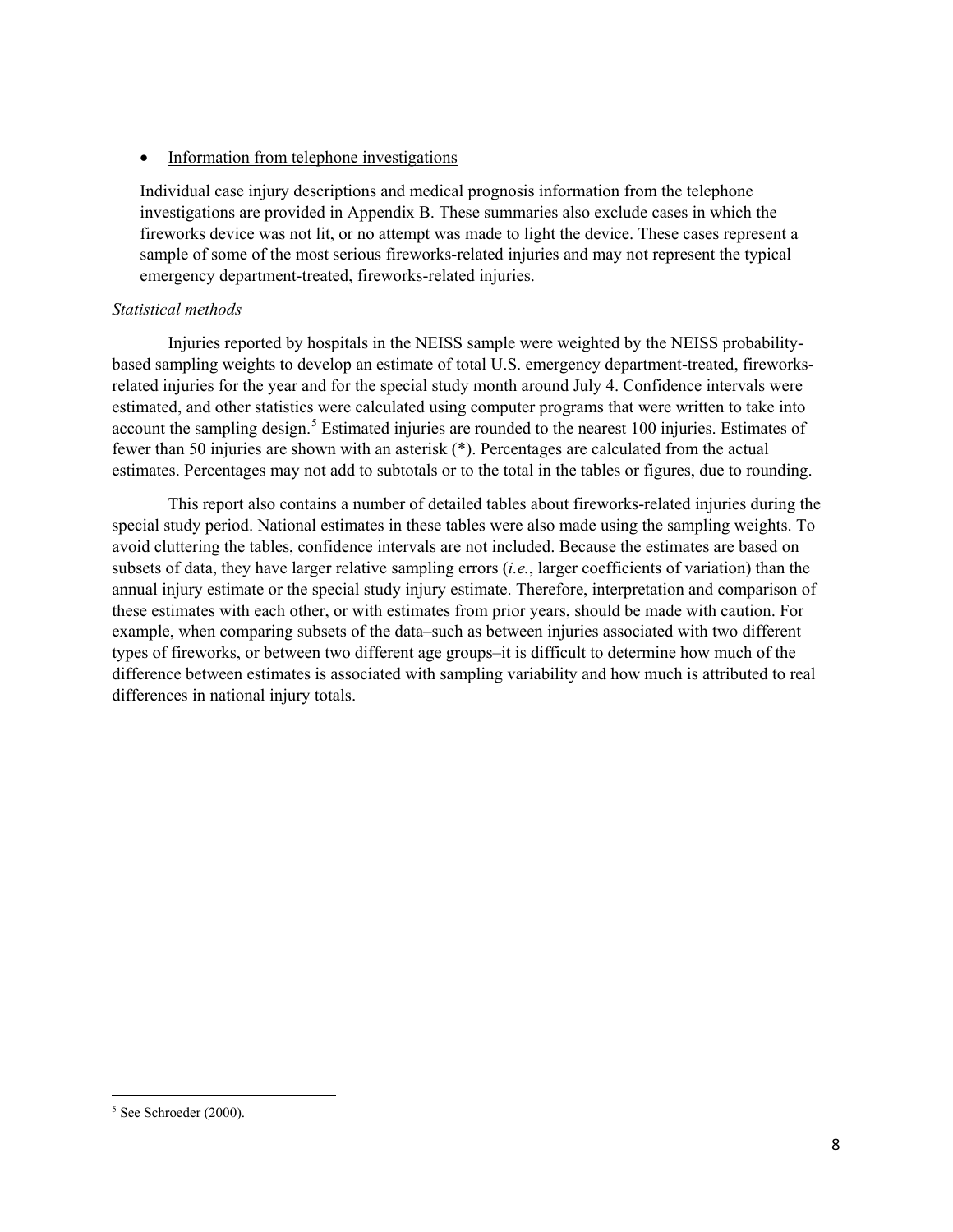## **2. Fireworks-Related Deaths for 2020**

 $\overline{a}$ 

CPSC has reports of 18 non-occupational, fireworks-related deaths that occurred during  $2020$ .<sup>[6](#page-9-0)</sup> Reporting of fireworks-related deaths for 2020 is not complete, and the number of deaths in 2020 should be considered a minimum. Brief descriptions of the incidents, using wording taken from the incident reports, follow:

- In January, a 28-year-old female victim was fatally injured from a fireworks blast inside a vehicle. Emergency responders received a report that a car had blown up with an occupant inside. Upon arrival to the vehicle, responders noted that the windows were blown out of the vehicle and that the interior of the vehicle was damaged. The victim was located, unresponsive, away from the vehicle with blast injuries to her inner thighs and genital area. The emergency medical services report stated that the victim also had the appearance of a gunshot wound to her chest with no bleeding. The victim was transported to the hospital where she died. The ER trauma team was told that the victim was attempting to throw the firework out of the vehicle window when the firework got trapped in her groin area and exploded. The autopsy reports that the victim died due to a blast injury and did not mention a gunshot wound. A toxicology screen indicated the presence of illegal substances in the victim's system.
- In February, a 40-year-old male victim placed a commercial-grade firework device, inside a homemade mortar tube which was then lit in the driveway outside of his residence to celebrate an American football game. The victim was lighting traditional fireworks but ran out of them before lighting the commercial-grade device. The firework device did not deploy but instead exploded near the victim's face as he was bent over and lighting the fuse. The victim's wife called 911 as a result of the incident, and the subject was transported to the hospital, becoming unresponsive en route. The victim died at the hospital; the autopsy declared that the victim died due to a blast injury near his head. A toxicology screen indicated the presence of illegal substances in the victim's system.
- In May, a 65-year-old male victim was fatally injured by a homemade fireworks device. There were no witnesses to the accident; the victim was found by a witness after she heard a boom and saw a plume of smoke as she pulled up to the residence. The victim was holding a cigarette that fell to the ground after the incident; the witness indicated that the firework device may have been accidentally lit by the cigarette. The victim was driven to the hospital by his son where he was immediately ventilated and unable to speak. As a result of the incident, the victim sustained thermal burns on over 40 percent of his body surface area. After admission, the victim's condition declined and he died on May 14. The cause of death was thermal and inhalation injuries.
- In or around June, a 21-year-old male victim was involved an unknown type of firework device explosion on a roadway. The victim was transported to the local hospital where he was pronounced deceased; the cause of death was listed as anoxic-ischemic encephalopathy due to a face, neck, and chest blast injury. A toxicology report indicated the presence of illegal substances in the victim's system at the time of the incident.

<span id="page-9-0"></span><sup>6</sup> CPSC staff exclude incidents that are indirectly fireworks-related. For instance, fireworks that start fires and lead to deaths are excluded based on the logic that the fire is directly responsible for death.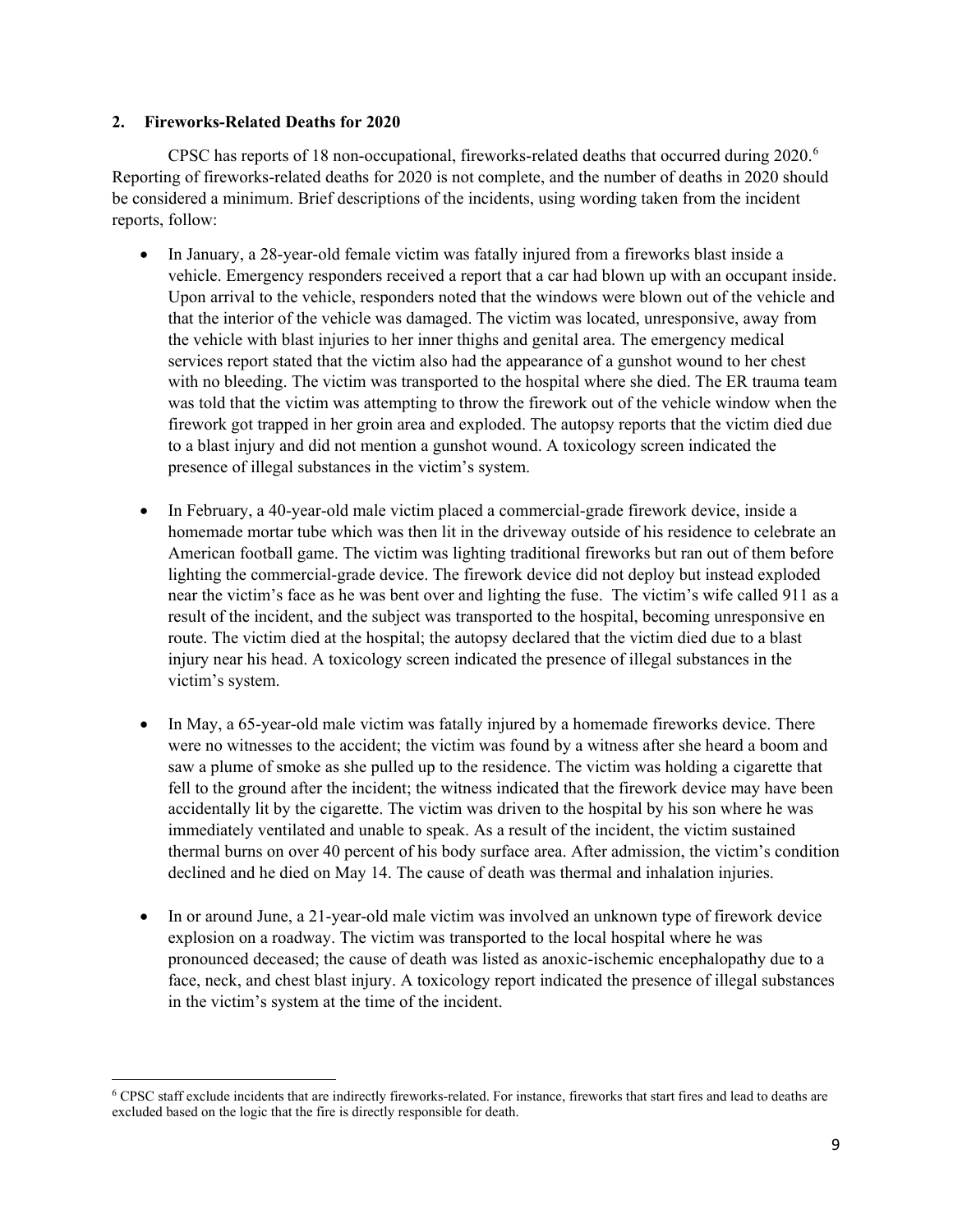- In June, a 34-year-old male victim died after he attempted to deploy a mortar firework from the passenger seat of a moving vehicle. The driver of the vehicle reports that the victim held the base of a mortar firework and pointed the top of the firework out of the vehicle window. The victim lit the firework and the base of the device compressed against his chest, causing his injuries. The victim had injuries on his face and hands, and was found unresponsive by police officers. The victim died after he arrived at the hospital and the witness had no life threatening injuries.
- In June, a 31-year-old male victim was instantly killed when he tried to deploy a commercial grade firework device. No further information is available.
- In June, a fireworks explosion during preparations for a firework show killed a 69-year-old male victim and an unknown individual, and injured three other people. The victims were setting up the fireworks in a climate-controlled barn with approximately 70 aerial shells that were positioned on the barn shelves. Approximately 26 of the 70 shells exploded during the incident, which, upon investigation, are believed to have been sparked by defective electric matches that the individuals were inserting into the connectors of the aerial shells as they were preparing for the show. All of the injuries were the result of explosive pressure and subsequent fire. No additional information was available at the time of this report.
- In July, a 21-year-old male victim was fatally injured while detonating a fireworks device in a school parking lot. The victim and his friend had been shooting fireworks at people in the parking lot when the victim attempted to light an artillery shell fireworks device. The device exploded near the victim's leg causing a large open wound. After the incident, the witness transported the victim to a local hospital in his vehicle. In the emergency room, medical staff attempted cardiopulmonary resuscitation but were unsuccessful. The victim died as a result of massive blood loss from damage to the femoral artery. Although the victim had no history of alcohol or drug use, a toxicology report indicated the presence of illegal substances in the victim's body.
- In July, a 21-year-old male victim died from injuries related to an artillery style mortar firework device explosion. The victim and his friend were initially lighting fireworks on their deck by shooting them out of artillery tubes; the two transitioned to larger fireworks and used tubes designed for the smaller firework to deploy the larger firework devices. Both individuals lit a firework device and both fireworks detonated in the tubes that the individuals were holding. The victim sustained blast injuries to his hands, chest, upper extremities, and lost consciousness on the deck. Bystanders attempted to resuscitate him until emergency services arrived and took him to the hospital. The victim died in the emergency room; his death certificate states the cause as exsanguination (severe blood loss).
- In July, a 33-year-old male victim died as a result of an illegal mortar firework device explosion. The police report that the victim was holding the device over his head and the firework ejected downward after the victim lit the device. The victim was found unresponsive by police with injuries to his body; he died after he was transported to a local hospital.
- In July, a 16-year-old male victim was injured from an unknown type firework explosion. The victim died on July 14; the death certificate states the cause of death as complications of blunt head trauma due to impact with exploding fireworks. The manner of death was determined to be accidental. No additional information was available at the time of this report.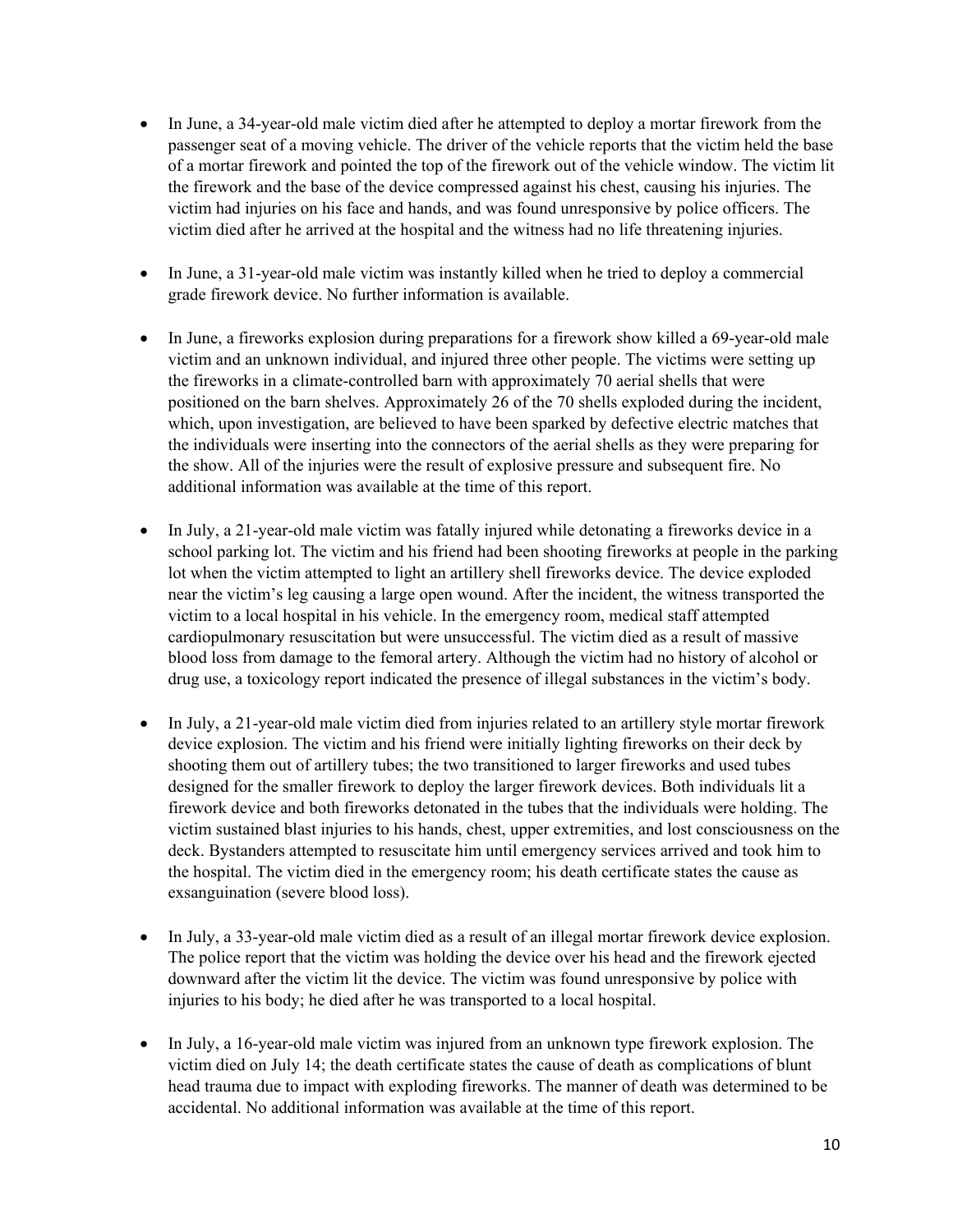- In July, a 23-year-old male victim had been lighting various types of firework devices to celebrate Independence Day in his driveway. The victim lit a firework device that had a mortar on top of a foot-long pole and held it above his head as he walked around the driveway. The device exploded and the victim fell to the ground; the victim's brother called 911. The victim sustained major trauma to his hands and fingers, and a large wound to his head. The victim died at the scene.
- In July, a 33-year-old male victim was setting off illegal firework devices with his brother at their home. The victim had been drinking alcohol and lighting fireworks all day long. That night, the victim was going to light his last fireworks device, described as "stick-type." The victim walked around the corner and out of sight; no one witnessed the victim light the device. The victim's sister heard a loud "boom" and found the victim lying on his back with severe injuries to his stomach, chest, and hands. She called 911. Emergency personnel responded but could not revive the victim.
- In July, a 33-year-old male victim was fatally injured by a fireworks device explosion during a memorial celebration. The victim attempted to light a fireworks device that appeared to be a "dud." The victim then held the device in his hand and re-lit the device while holding his arm away from his chest. The firework device exploded, causing the victim to fall with a severe wound to his chest and neck. One of the witnesses to the incident called 911. Medical personnel responded to the incident and transported the victim to a local hospital where the victim died of his injuries. The medical examiner indicated that the victim sustained blast injuries to his right upper chest, had a fractured right clavicle, fractured rib, multiple lacerations to his lung, pericardium and aortic root and left palm. The victim's death is reported to be caused as blast injuries due to fireworks explosion and the manner of death was accidental.
- In July, a 63-year-old male victim was fatally injured by a commercial-grade fireworks device at his residence. Early in the morning, the victim led his wife to their backyard to show her the fireworks that he intended to ignite. The victim's wife moved to the garage to observe the firework detonations and fell asleep. She was awakened by a loud "boom" and exited the garage to check on the victim. She found him lying on the ground with a firework cylinder between his legs and called 911. The police arrived and declared the victim dead on arrival after viewing the victim's injury. The autopsy reports the cause of death as lacerations of the brain and brain stem, and a blast injury to the head; a toxicology screen indicated the presence of illegal substances along with alcohol in the victim's system.
- In July, a 37-year-old male victim was lighting a firework when it discharged, striking him in the chest. The coroner's report describes a large firework injury on the victim's chest, approximately 1.9 by 1.2 inches, and reports the cause of death to be a fireworks injury to the chest. A toxicology report indicated the presence of illegal substances in the victim's body. No further information was available at the time of this report.
- In September, a 47-year-old male victim was fatally injured after he ignited an unknown type of fireworks while cleaning out a shed. The victim suffered extensive burns to over 90 percent of his body surface area. The manner of death was determined to be accidental. No additional information was available at the time of this report.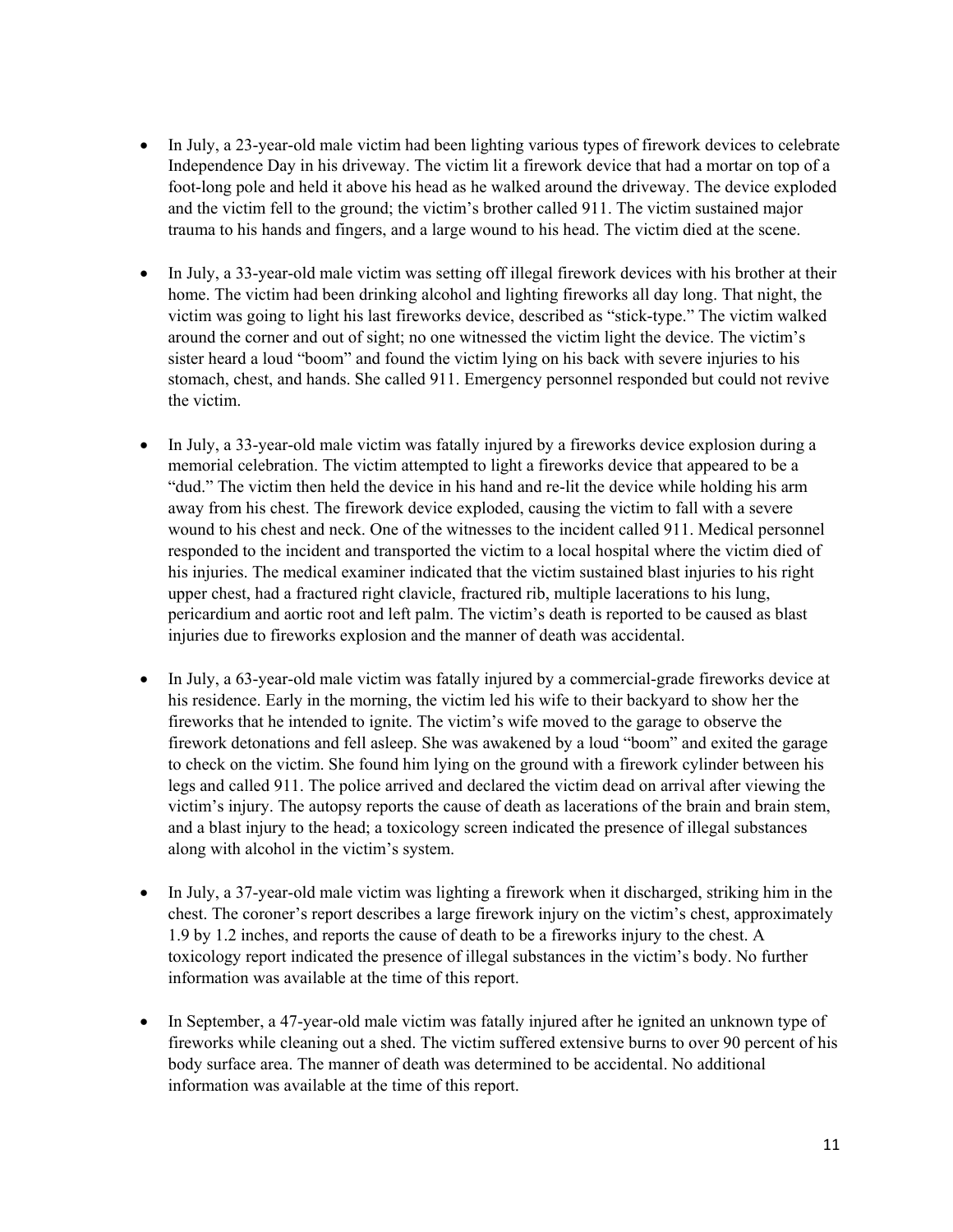• In December, a 37 year-old male victim was injured in the torso and abdomen while holding an aerial shell style fireworks device. The victim was holding a lit mortar shell in the launch tube of the fireworks device when the bottom base of the launch tube exploded. The victim was struck in the abdomen and sustained an internal organ injury described as penetrating injury with evisceration (disembowelment). Immediately after the accident occurred, the victim's brother covered the victim and sustained pressure. The victim was transported to the local hospital and later died of his injuries. The victim was drinking alcoholic beverages at the time of the accident.

Including the 18 deaths described above, CPSC staff has reports of 136 fireworks-related deaths between 2005 and 2020, for an average of 8.5 deaths per year.<sup>[7](#page-12-0)</sup>

l

<span id="page-12-0"></span><sup>&</sup>lt;sup>7</sup> See previous reports in this series (e.g. the report for 2019: Marier, Tu and Ng (2020)). In the most recent three years, the number of deaths included 10 deaths in 2017, and 5 deaths in 2018, and 12 deaths in 2019. The data from 2017 to 2019 have been updated based on new incident reports received by CPSC staff during 2020, and may differ from previous reports.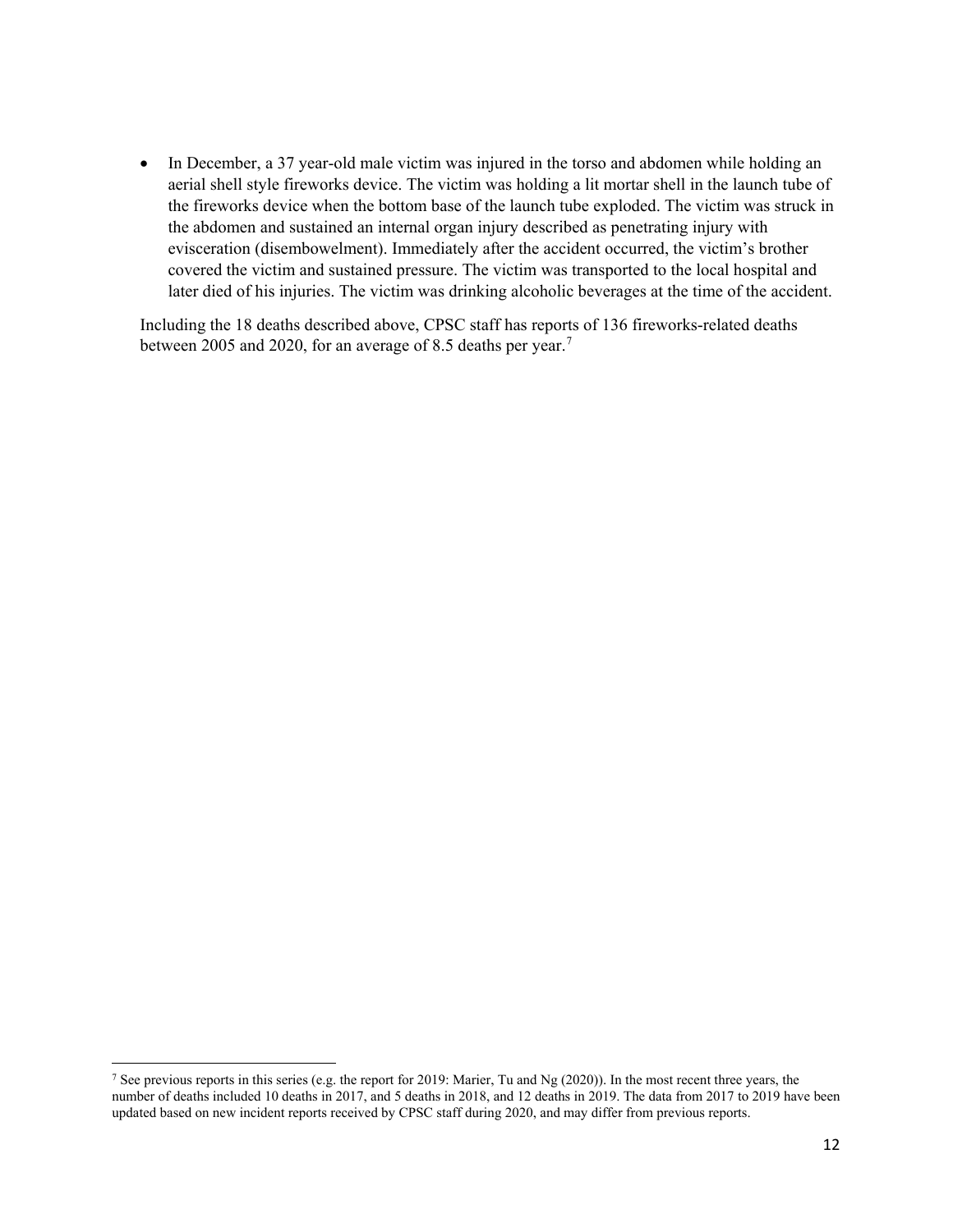## <span id="page-13-0"></span>**3. National Injury Estimates for 2020**

Table 1 and Figure 1 present the estimated number of non-occupational, fireworks-related injuries treated in U.S. hospital emergency departments between 2005 and 2020.

| Year | <b>Estimated Injuries</b> | Injuries per 100,000 People |
|------|---------------------------|-----------------------------|
| 2020 | 15,600                    | 4.7                         |
| 2019 | 10,000                    | 3.0                         |
| 2018 | 9,100                     | 2.8                         |
| 2017 | 12,900                    | 4.0                         |
| 2016 | 11,100                    | 3.4                         |
| 2015 | 11,900                    | 3.7                         |
| 2014 | 10,500                    | 3.3                         |
| 2013 | 11,400                    | 3.6                         |
| 2012 | 8,700                     | 2.8                         |
| 2011 | 9,600                     | 3.1                         |
| 2010 | 8,600                     | 2.8                         |
| 2009 | 8,800                     | 2.9                         |
| 2008 | 7,000                     | 2.3                         |
| 2007 | 9,800                     | 3.3                         |
| 2006 | 9,200                     | 3.1                         |
| 2005 | 10,800                    | 3.7                         |

Table 1. Estimated Fireworks-Related, Emergency Department-Treated Injuries: 2005-2020

*Source:* NEISS, U.S. Consumer Product Safety Commission. Population Estimates for 2010 to 2020 are fro[m Annual Estimates](https://www2.census.gov/programs-surveys/popest/datasets/2010-2020/national/totals/nst-est2020.csv)  [of the Resident Population for the United States, States, and the District of Columbia: April 1, 2010 to July 1, 2020 \(NST-](https://www2.census.gov/programs-surveys/popest/datasets/2010-2020/national/totals/nst-est2020.csv)[EST2020\). U.S. Census Bureau. Population Division. Release Date: December 2020. P](https://www2.census.gov/programs-surveys/popest/datasets/2010-2020/national/totals/nst-est2020.csv)opulation estimates for 2005 to 2009 are from Table 1. Annual Estimates of the Resident Population for the United States, Regions, States, and Puerto Rico: April 1, 2000 to July 1, 2009 (NST-EST2009-01). Population Division, U.S. Census Bureau.

There is a statistically significant increasing trend in the fireworks-related injury estimates from 2005-2020 (p-value=0.0029).<sup>[8](#page-13-1)</sup> The slope of the fitted trend line shows an increase of about 202 injuries per year. In calendar year 2020, there were an estimated 15,600 fireworks-related, emergency departmenttreated injuries (95 percent confidence interval 12,300 – 19,000). There were an estimated 10,000 such injuries in 2019. The difference between the injury estimates for 2019 and 2020 is statistically significant  $(p-value = 0.0001)$ . It is possible that the cessation of public firework displays during the COVID-19 pandemic of 2020 spurred consumers to try out displays on their own, resulting in an approximately 50 percent increase in fireworks injuries.

<span id="page-13-1"></span> $\overline{\phantom{a}}$ <sup>8</sup> For details on the method to test a trend that incorporates the sampling design, see Schroeder (2000) and Marker et al. (1999).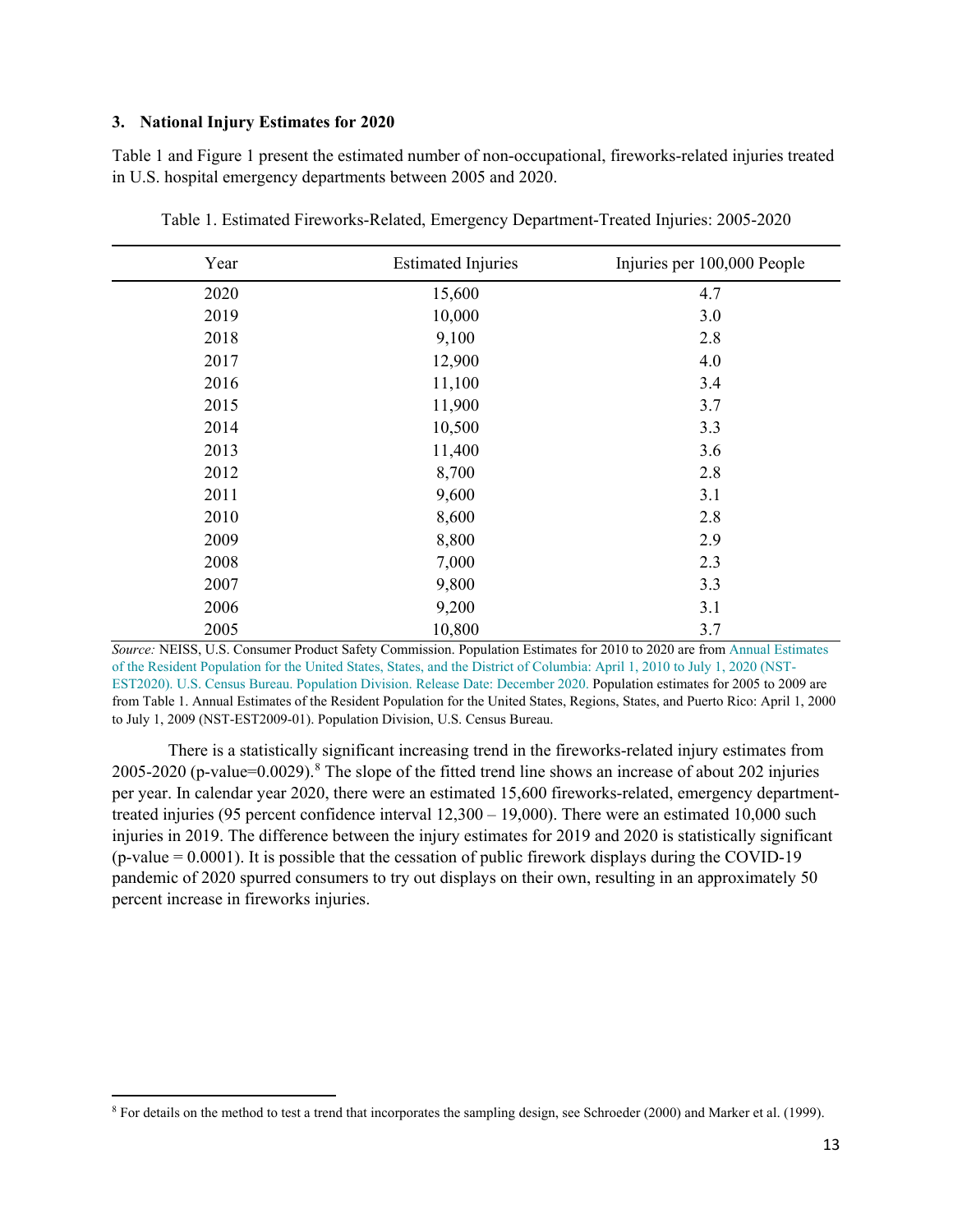<span id="page-14-0"></span>

Figure 1. Estimated Fireworks-Related, Emergency Department-Treated Injuries

Source: NEISS, U.S. Consumer Product Safety Commission.

l

Appendix A contains a table showing estimated fireworks-related, emergency department-treated injuries and fireworks imports between 2005 and 2020.

Table 2 shows that each year, the number of victims treated are mostly white, followed by victims of an unknown race, black victims, and victims of an "other" race. The "other" race category contains Asian, Pacific Islander/Native Hawaiian, and American Indian/Alaskan Native individuals. CPSC began collecting ethnicity information in 2018, which includes information about whether a victim is Hispanic; as a result, ethnicity information cannot be included at this time.<sup>[9](#page-14-1)</sup>

 Figure 2 shows the trend by race across years; there is a statistically significant upward trend for white victims ( $p = 0.0021$ ), but not black or "other" race victims. Between the years 2019 and 2020, there was an increase in the number of white victims  $(p=0.0019)$  and an increase in the number of "other race" victims ( $p=0.0361$ ).

When comparing the proportion of victims with a known race to the US population<sup>10</sup>, there were:

- proportionately fewer white victims (67% of victims, 76% of the U.S. identifies as white)
- proportionately more black victims (24.3% of victims, 13% of the U.S. identifies as black)
- proportionately fewer victims associated with an "other" race  $(8.7\%$  of victims, 10% of the U.S. identifies as another race)

<span id="page-14-1"></span><sup>9</sup> The ethnicity indicator is missing for 24 percent of the fireworks victims in 2020, and thus ethnicity is excluded from this report.

<span id="page-14-2"></span><sup>&</sup>lt;sup>10</sup> Total U.S. Population race estimates obtained from Census 2019 report estimates (NC-EST2019-ASR5H: Annual [Estimates](https://www2.census.gov/programs-surveys/popest/tables/2010-2019/national/asrh/nc-est2019-asr5h.xlsx) of the Resident Population by Sex, Age, Race Alone or in [Combination,](https://www2.census.gov/programs-surveys/popest/tables/2010-2019/national/asrh/nc-est2019-asr5h.xlsx) and Hispanic Origin for the United States: April 1, 2010 to July 1, [2019.](https://www2.census.gov/programs-surveys/popest/tables/2010-2019/national/asrh/nc-est2019-asr5h.xlsx) Release Date: June 2020); Census 2020 estimates were not available at the time of this report.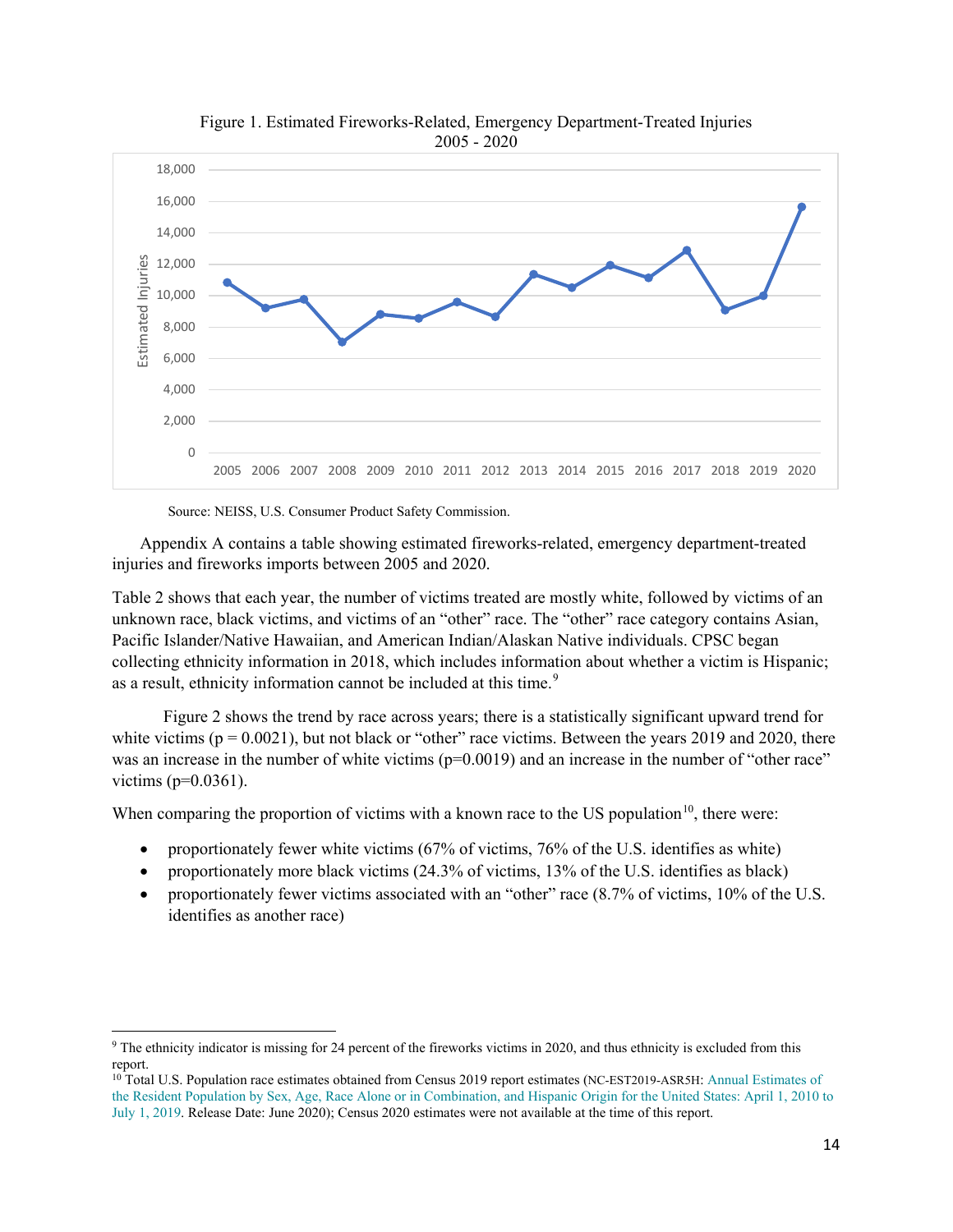| Year | White     |               |             | <b>Black/African-</b><br>American |           | Other<br><b>Unknown</b> |           |               | <b>Total</b> |
|------|-----------|---------------|-------------|-----------------------------------|-----------|-------------------------|-----------|---------------|--------------|
|      | ${\bf N}$ | $\frac{0}{0}$ | $\mathbf N$ | $\frac{0}{0}$                     | ${\bf N}$ | $\frac{0}{0}$           | ${\bf N}$ | $\frac{0}{0}$ | ${\bf N}$    |
| 2005 | 5,600     | 51.9          | 1,700       | 15.7                              | 400       | 3.7                     | 3,100     | 28.6          | 10,800       |
| 2006 | 5,200     | 56.0          | 900         | 9.3                               | 600       | 6.7                     | 2,600     | 28.1          | 9,200        |
| 2007 | 5,500     | 56.8          | 800         | 8.6                               | 500       | 5.6                     | 3,000     | 29.0          | 9,800        |
| 2008 | 4,500     | 63.8          | 400         | 6.4                               | 400       | 5.9                     | 1,700     | 23.9          | 7,000        |
| 2009 | 6,000     | 68.6          | 600         | 7.4                               | 400       | 4.9                     | 1,700     | 19.1          | 8,800        |
| 2010 | 5,000     | 58.4          | 600         | 7.1                               | 600       | 6.6                     | 2,400     | 27.9          | 8,500        |
| 2011 | 5,800     | 60.8          | 800         | 8.7                               | 1,200     | 12.6                    | 1,700     | 17.9          | 9,600        |
| 2012 | 5,200     | 59.6          | 800         | 8.8                               | 700       | 10.0                    | 1,900     | 21.6          | 8,700        |
| 2013 | 6,800     | 60.0          | 600         | 5.4                               | 1,000     | 9.2                     | 2,900     | 25.4          | 11,400       |
| 2014 | 5,600     | 52.9          | 800         | 7.8                               | 600       | 5.5                     | 3,600     | 33.8          | 10,500       |
| 2015 | 6,400     | 53.7          | 1,000       | 8.3                               | 1,000     | 8.5                     | 3,500     | 29.5          | 11,900       |
| 2016 | 5,800     | 51.9          | 1,500       | 13.3                              | 1,400     | 12.4                    | 2,500     | 22.4          | 11,100       |
| 2017 | 7,100     | 54.9          | 800         | 6.3                               | 1,600     | 12.5                    | 3,400     | 26.4          | 12,900       |
| 2018 | 4,900     | 53.7          | 1,200       | 12.7                              | 700       | 8.0                     | 2,400     | 25.7          | 9,000        |
| 2019 | 5,500     | 54.7          | 1,500       | 14.9                              | 400       | 3.8                     | 2,700     | 26.6          | 10,000       |
| 2020 | 8,100     | 51.5          | 3,000       | 18.7                              | 1,000     | 6.7                     | 3,600     | 23.1          | 15,600       |

Table 2. Estimated Fireworks-Related, Emergency Department-Treated Injuries by Race 2005-2020

Source: NEISS, U.S. Consumer Product Safety Commission.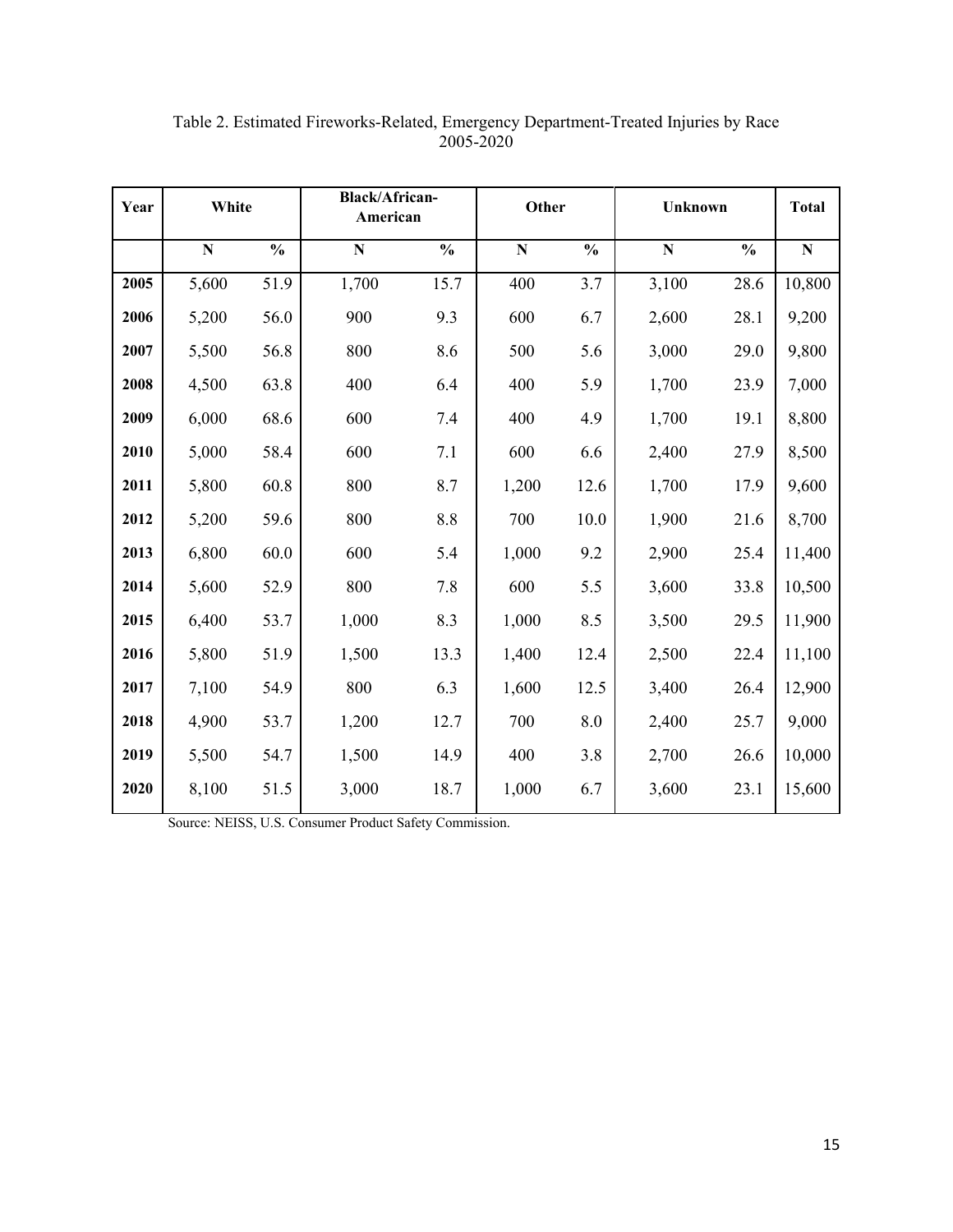

Figure 2. Estimated Fireworks-Related, Emergency Department-Treated Injuries by Race 2005 - 2020

Source: NEISS, U.S. Consumer Product Safety Commission.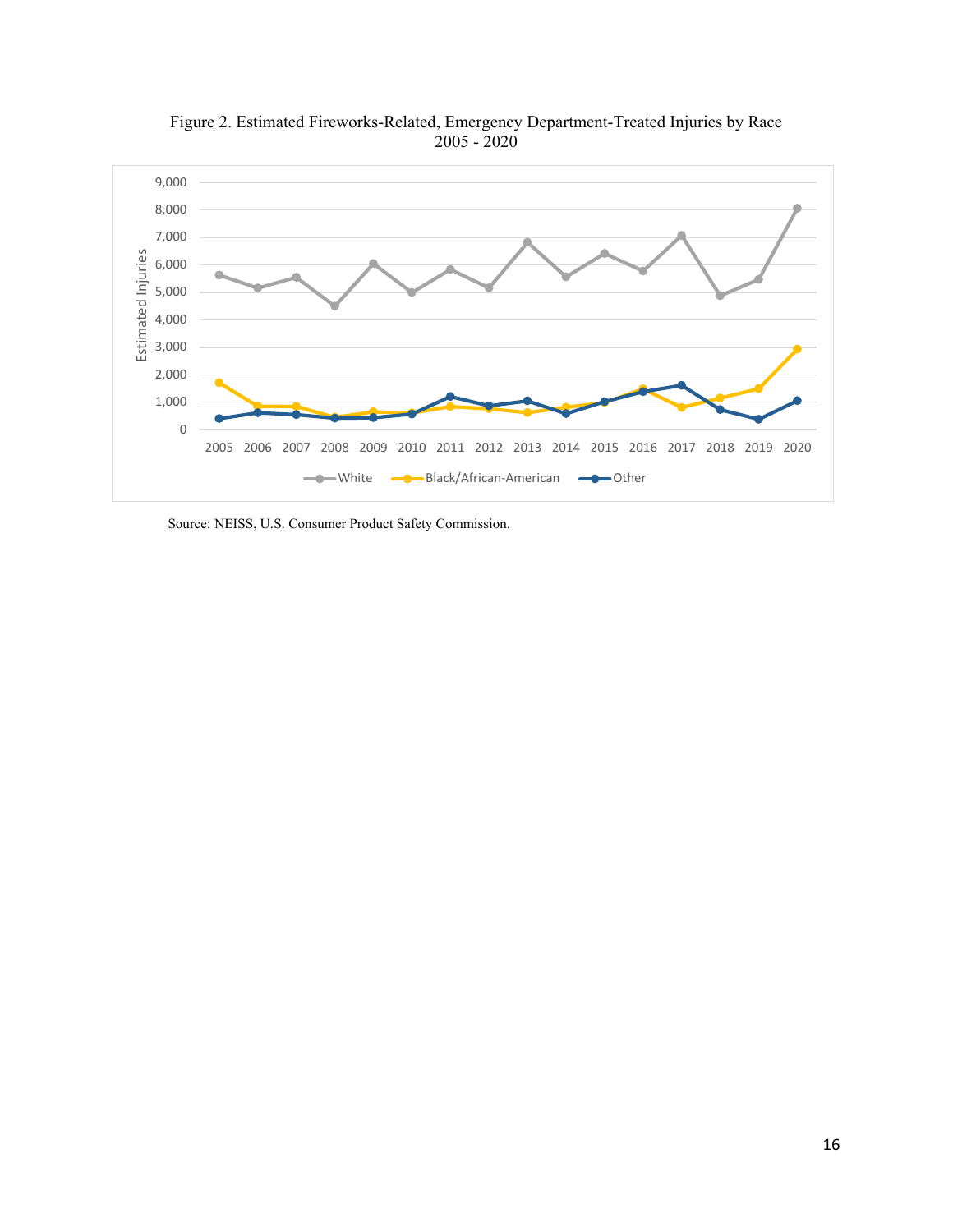#### <span id="page-17-0"></span>**4. Injury Estimates for the 2020 Special Study: Detailed Analysis of Injury Patterns**

The injury analysis in this section presents the results of the 2020 special study of fireworksrelated injuries treated in hospital emergency departments between June 21, 2020 and July 21, 2020. During this period, there were an estimated 10,300 fireworks-related injuries (sample size=294, 95 percent confidence interval 7,800 – 12,700) accounting for 66 percent of the total estimated fireworksrelated injuries for the year, which is not statistically different from the estimated 7,300 fireworks-related injuries in the 2019 special study period (p-value  $= 0.0974$ ).

The remainder of this section provides the estimated fireworks-related, emergency departmenttreated injuries from this period, broken down by fireworks device type, victims' demographics, injury diagnosis, and body parts injured.

### <span id="page-17-1"></span>*Fireworks Device Types and Estimated Injuries*

Table 3 shows the estimated number and percent of emergency department-treated injuries by type of fireworks device during the special study period of June 21, 2020 to July 21, 2020.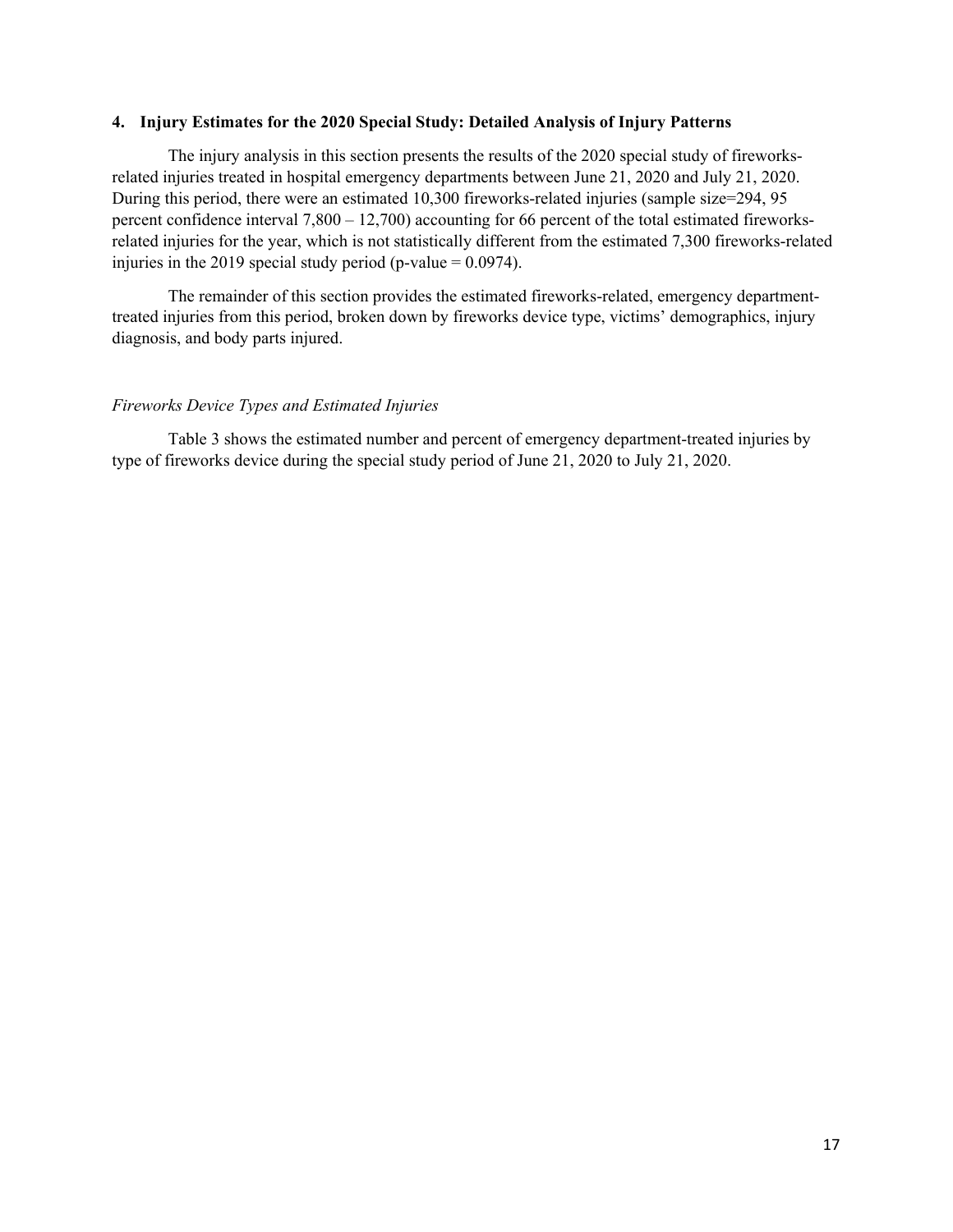| <b>Fireworks Device Type</b> | <b>Estimated Injuries</b> | Percent |
|------------------------------|---------------------------|---------|
| <b>Total</b>                 | 10,300                    | 100%    |
| <b>All Firecrackers</b>      | 1,600                     | 16%     |
| Small                        | 300                       | 3%      |
| Illegal                      | 400                       | 4%      |
| Unspecified                  | 900                       | 9%      |
| <b>All Rockets</b>           | 600                       | 6%      |
| <b>Other Rockets</b>         | 400                       | 3%      |
| <b>Bottle Rockets</b>        | 200                       | 2%      |
| <b>Other Devices</b>         | 2,400                     | 24%     |
| Multiple Tube                | $\ast$                    | $\ast$  |
| Reloadable                   | 400                       | 4%      |
| Roman Candles                | 600                       | 6%      |
| Novelties                    | 500                       | 4%      |
| Sparklers                    | 900                       | 9%      |
| Fountains                    | 100                       | $1\%$   |
| Homemade/Altered             | 300                       | 3%      |
| <b>Unknown</b>               | 5,300                     | 52%     |

## Table 3. Estimated Fireworks-Related, Emergency Department-Treated Injuries by Device Type June 21 – July 21, 2020

*Source:* NEISS, U.S. Consumer Product Safety Commission. Based on 287 NEISS emergency department-reported injuries between June 21, 2020 and July 21, 2020, and supplemented by 7 completed In-Depth Investigations. Fireworks types are obtained from the in-depth investigation, when available; otherwise, fireworks types are identified from information in victims' reports to emergency department staff that were contained in the NEISS narrative. Illegal firecrackers include M-80s, M-1000s, Quarter Sticks, and other firecrackers that are banned under CPSC's FHSA regulations (16 C.F.R. § 1500.17 (Banned hazardous substances)). Fireworks that may be illegal under state and local regulations are not listed as illegal, unless they violate the CPSC's FHSA regulations. Estimates are rounded to the nearest 100 injuries. Estimates of fewer than 50 injuries are denoted with an asterisk (\*). Estimates may not sum to subtotal or total due to rounding. Percentages are calculated from the actual estimates, and they may not add to subtotals or the total due to rounding.

There were no injuries due to public firework displays during 2020. Unknown fireworks devices were associated with the most injuries during the 2020 special study period. Multiple tube devices were involved in less than 1 percent of the total estimated injuries during the 2020 special study period.

## <span id="page-18-0"></span>*Gender and Age of Injured Persons*

Males experienced an estimated 2.3 fireworks-related, emergency department-treated injuries per 100,000 individuals during the special study period. Females had 0.9 injuries per 100,000 people. Figure 3 shows the distribution of estimated fireworks-related injuries by gender.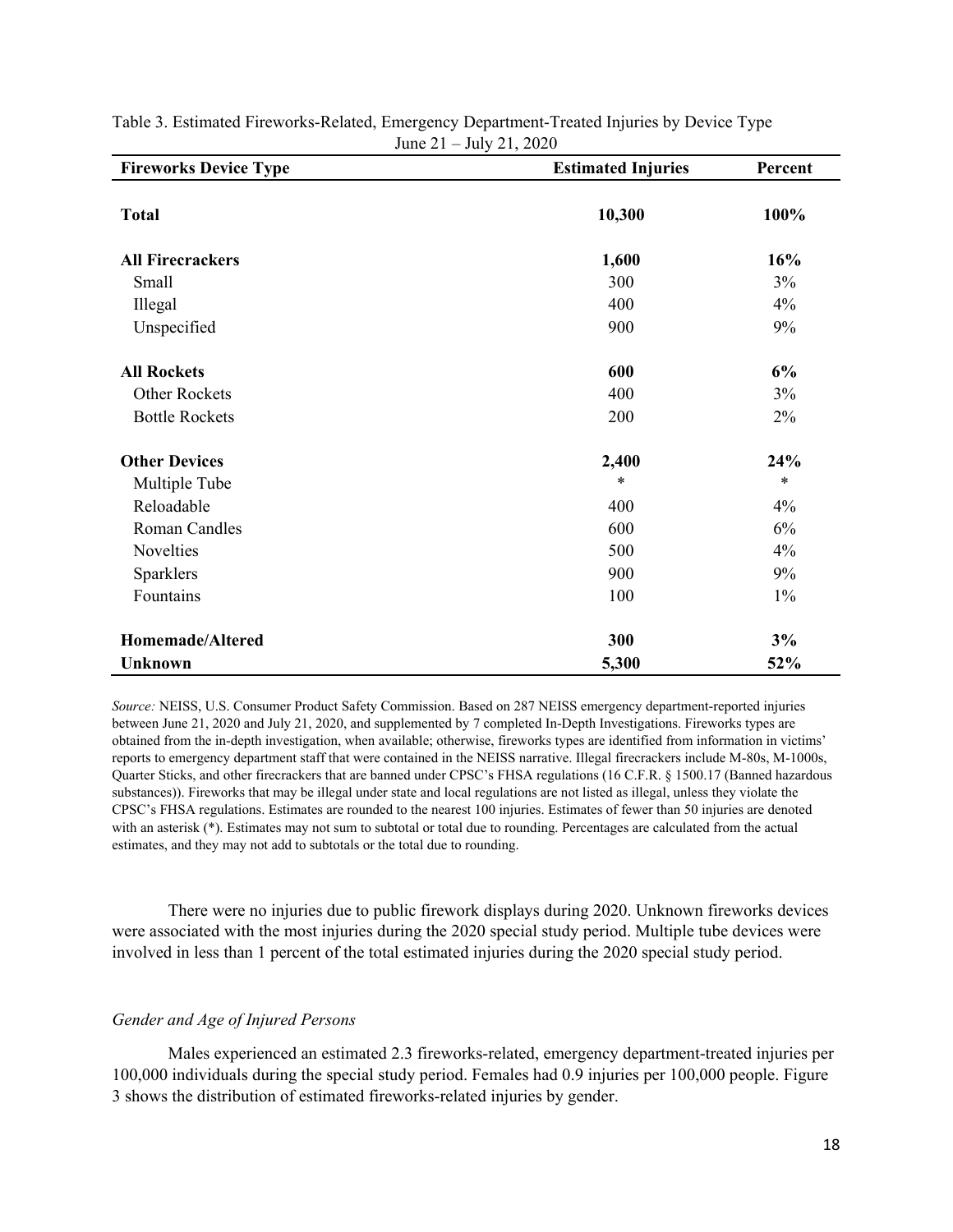Figure 3. Estimated Injuries by Gender

<span id="page-19-0"></span>

*Source:* NEISS, U.S. Consumer Product Safety Commission. Based on the special study between June 21, 2020 and July 21, 2020.

<span id="page-19-1"></span>Children under 5 years of age experienced an estimated 1,100 injuries (11 percent of all fireworks-related injuries during the special study period), as shown in Figure 4 and Table 4. Children in the 5- to 14-year-old age group experienced an estimated 1,400 injuries. Breaking down that age group further, children 5 to 9 years of age had an estimated 600 injuries and children 10 to 14 years of age accounted for 700 injuries.<sup>[11](#page-19-2)</sup>





*Source:* NEISS, U.S. Consumer Product Safety Commission. Based on the special study between June 21, 2020 and July 21, 2020.

The detailed breakdown by age and gender is shown in Table 3. The concentration of injuries among males and people under 25 years of age has been typical of fireworks-related injuries for many

<span id="page-19-2"></span><sup>&</sup>lt;sup>11</sup> The percentages are calculated from actual injury estimates, and age subcategory percentages may not sum to the category percentage due to rounding.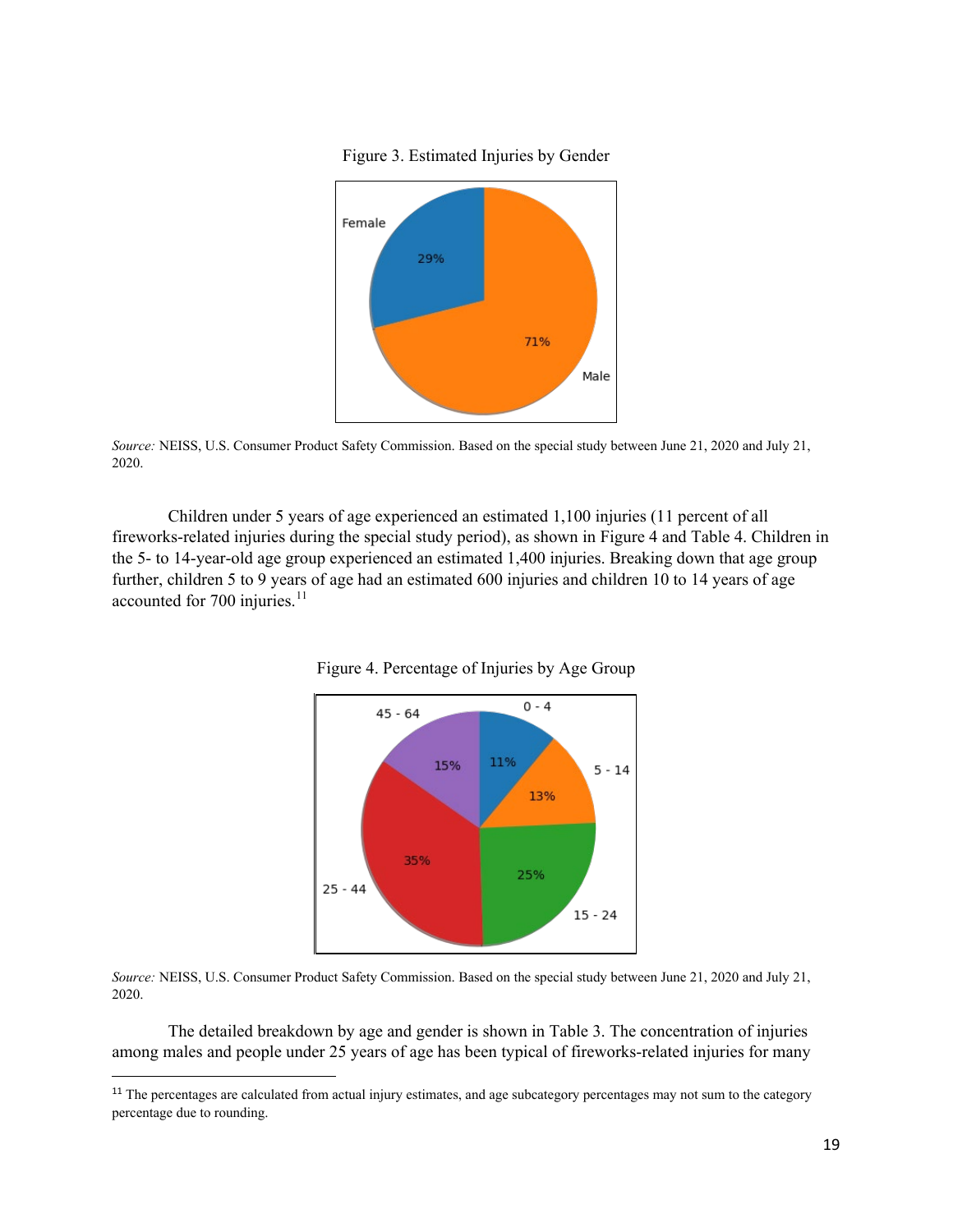years. However, 2020 saw a large increase in the emergency department visits related to fireworks injuries among females, notably in the  $20 - 24$  years age group (from under 50 incidents in the 2019 special study period to approximately 400 incidents in 2020--a 700 percent increase).

| <b>Age Group</b> | <b>Total</b> | Per 100,000<br>People | Male  | Female |
|------------------|--------------|-----------------------|-------|--------|
| Total            | 10,300       | 3.2                   | 7,300 | 3,000  |
| $0 - 4$          | 1,100        | 5.3                   | 800   | 400    |
| $5 - 14$         | 1,400        | 3.3                   | 1,000 | 400    |
| $5-9$            | 600          | 3.1                   | 500   | 200    |
| $10 - 14$        | 700          | 3.5                   | 500   | 200    |
| $15 - 24$        | 2,600        | 8.5                   | 1,700 | 900    |
| $15-19$          | 1,300        | 6.1                   | 900   | 500    |
| 20-24            | 1,300        | 17                    | 900   | 400    |
| 25-44            | 3,600        | 4.2                   | 2,800 | 800    |
| $45 - 64$        | 1,600        | 1.9                   | 1,000 | 500    |

Table 4. Estimated Fireworks-Related, Emergency Department-Treated Injuries by Age and Gender June 21- July 21, 2020

*Sources:* NEISS, U.S. Consumer Product Safety Commission. [NC-EST2019-AGESEX-RES: Annual Estimates of the Resident](https://www2.census.gov/programs-surveys/popest/technical-documentation/file-layouts/2010-2019/nc-est2019-agesex-res.csv)  [Population by Single Year of Age and Sex for the United States: April 1, 2010 to July 1, 2019. U.S. Census Bureau, Population](https://www2.census.gov/programs-surveys/popest/technical-documentation/file-layouts/2010-2019/nc-est2019-agesex-res.csv)  [Division. Release Date: June 2019.](https://www2.census.gov/programs-surveys/popest/technical-documentation/file-layouts/2010-2019/nc-est2019-agesex-res.csv) Based on the special study between June 21, 2020 and July 21, 2020. The oldest victim was 63 years of age. Estimates are rounded to the nearest 100 injuries. Estimates of fewer than 50 injuries are denoted with an asterisk (\*). Age subcategory estimates may not sum to the category total due to rounding.

When considering injury rates (number of injuries per 100,000 people), children and young adults had higher estimated rates of injury than the other age groups during the 2020 special study period. Young adults aged 20 to 24 years had the highest estimated injury rate at 17 per 100,000 population, approximately six times higher than 2019's estimate of 2.8 injuries per 100,000 population. This was followed by 6.1 injuries per 100,000 people from older teens 15 to 19 years of age, and 5.3 injuries per 100,000 people from children ages 0 to 4 years.

# <span id="page-20-0"></span>*Age and Gender of the Injured Persons by Type of Fireworks Device*

Table 4 shows the ages of those injured by the type of fireworks device associated with the injury. For children under 5 years of age, unknown fireworks devices accounted for 36 percent of the total estimated injuries for that specific age group.<sup>[12](#page-20-1)</sup>

<span id="page-20-1"></span> $\overline{\phantom{a}}$  $12$  The percentages are calculated from the actual injury estimates.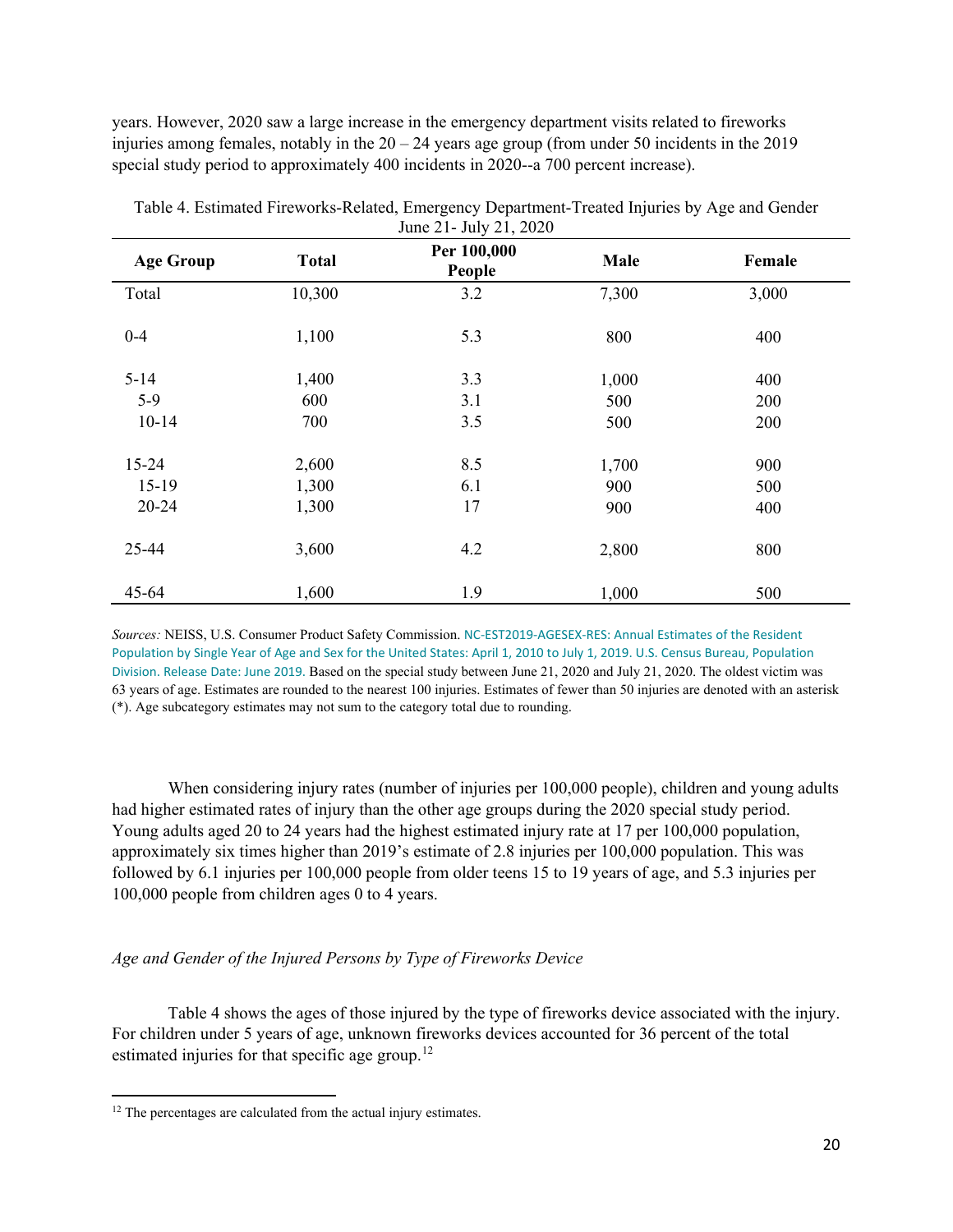No clear relationship between age and known fireworks type is suggested by the data in Table 5. It is worth noting that the number of estimated injuries does not completely represent the usage pattern because victims are often injured by fireworks used by other people. This is especially true for rockets and aerial shells (*e.g.* multiple tube and reloadable devices), which can injure people located some distance away from where the fireworks are launched.

| June $21 -$ July $21, 2020$ |              |        |                  |           |        |                  |
|-----------------------------|--------------|--------|------------------|-----------|--------|------------------|
|                             |              |        | <b>Age Group</b> |           |        |                  |
| <b>Fireworks Type</b>       | <b>Total</b> | $0-4$  | $5-14$           | $15 - 24$ | 25-44  | $45 - 64$        |
|                             |              |        |                  |           |        |                  |
| <b>Total</b>                | 10,300       | 1,100  | 1,400            | 2,600     | 3,600  | 1,600            |
|                             |              |        |                  |           |        |                  |
| <b>All Firecrackers</b>     | 1,600        | 100    | 200              | 300       | 700    | 300              |
| Small                       | 300          | $\ast$ | $\ast$           | 100       | 200    | 100              |
| Illegal                     | 400          | $\ast$ | $\ast$           | 100       | 300    | $\ast$           |
| Unspecified                 | 900          | 100    | 200              | 200       | 300    | 200              |
|                             |              |        |                  |           |        |                  |
| <b>All Rockets</b>          | 600          | 100    | 100              | 200       | 200    | 100              |
| <b>Other Rockets</b>        | 400          | $\ast$ | 100              | 100       | 100    | 100              |
| <b>Bottle Rockets</b>       | 200          | 100    | $\ast$           | 100       | 100    | $\boldsymbol{0}$ |
| <b>Other Devices</b>        | 2,400        | 600    | 300              | 400       | 800    | 200              |
| Multiple Tube               | $\ast$       | $\ast$ | $\ast$           | $\ast$    | $\ast$ | $\ast$           |
| Reloadable                  | 400          | $\ast$ | $\ast$           | 100       | 300    | $\ast$           |
| Roman Candles               | 600          | 100    | $\ast$           | 300       | 200    | $\ast$           |
| Novelties                   | 500          | 200    | 200              | $\ast$    | $\ast$ | 100              |
| Sparklers                   | 900          | 400    | $\ast$           | 100       | 300    | 100              |
| Fountains                   | 100          | $\ast$ | 100              | $\ast$    | $\ast$ | $\ast$           |
| <b>Homemade/Altered</b>     | 300          | $\ast$ | $\ast$           | 200       | 100    | $\ast$           |
| <b>Unknown</b>              | 5,300        | 400    | 700              | 1,400     | 1,800  | 1,000            |
|                             |              |        |                  |           |        |                  |

Table 5. Estimated Fireworks-Related, Emergency Department-Treated Injuries by Device Type and Age Group

*Sources:* NEISS, U.S. Consumer Product Safety Commission. Based on the special study between June 21, 2020 and July 21, 2020. Estimates are rounded to the nearest 100 injuries. Estimates of fewer than 50 injuries are denoted with an asterisk (\*). Age subcategory estimates may not sum to the category total due to rounding.

As shown previously in Figure 2, males accounted for 71 percent of the estimated fireworksrelated injuries, and females comprised 29 percent. Males and females were injured at approximately the same rate by fireworks device. Both males and females were most often associated with injuries from an unknown fireworks device (51 percent for males, 54 percent for females).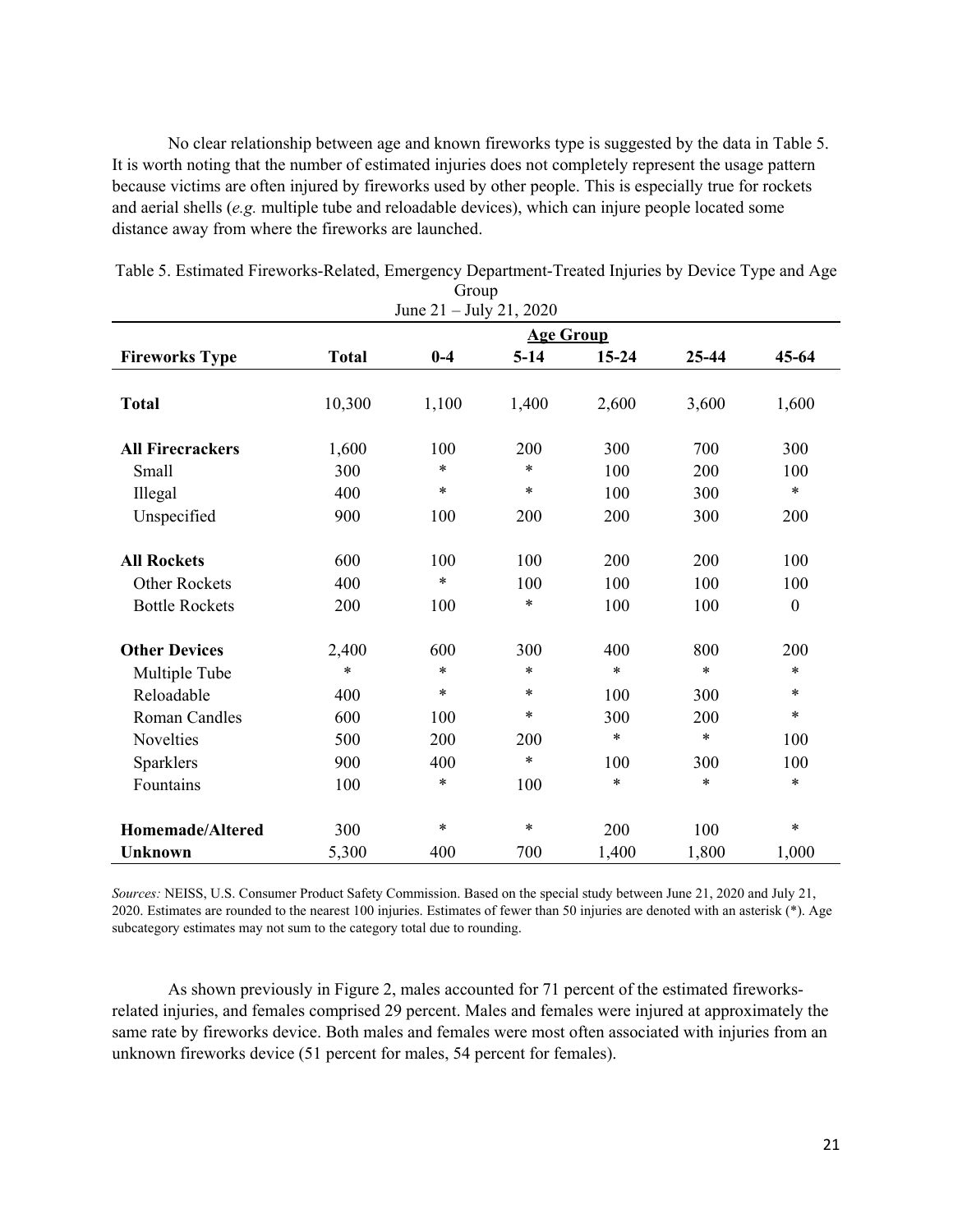## <span id="page-22-0"></span>*Body Region Injured and Injury Diagnosis*

<span id="page-22-1"></span>Figure 5 presents the distribution of estimated emergency department-treated injuries by the specific parts of the body injured. Hands and fingers were associated with an estimated 3,100 injuries. These were followed by an estimated 2,300 head/face/ear region injuries; 1,500 eye injuries; 1,400 leg injuries; 1,200 arm injuries; and 800 trunk/other injuries.



Figure 5. Body Regions Injured

Figure 6 shows the diagnoses of the estimated injuries associated with fireworks devices. Burns, with 4,500 estimated injuries were the most frequent injury diagnosis. Contusions and lacerations were associated with 2,000 estimated injuries and fractures and sprains were associated with 900 estimated injuries. The remaining 2,900 estimated injuries were attributed to other diagnoses.<sup>[13](#page-22-2)</sup>

*Source*: NEISS, U.S. Consumer Product Safety Commission. Based on the special study between June 21, 2020 and July 21, 2020. Arm includes NEISS codes for upper arm, elbow, lower arm, shoulder, and wrist. Head/Face/Ear regions include eyelid, eye area, nose, neck, and mouth but not the eyeball. Leg includes upper leg, knee, lower leg, ankle, foot, and toe. Trunk/other regions includes chest, abdomen, pubic region, "all parts of body," internal, and "25-50 percent of body."

<span id="page-22-2"></span><sup>&</sup>lt;sup>13</sup> Estimated injuries may not sum to the total due to rounding. Percentages are calculated from the actual injury estimates.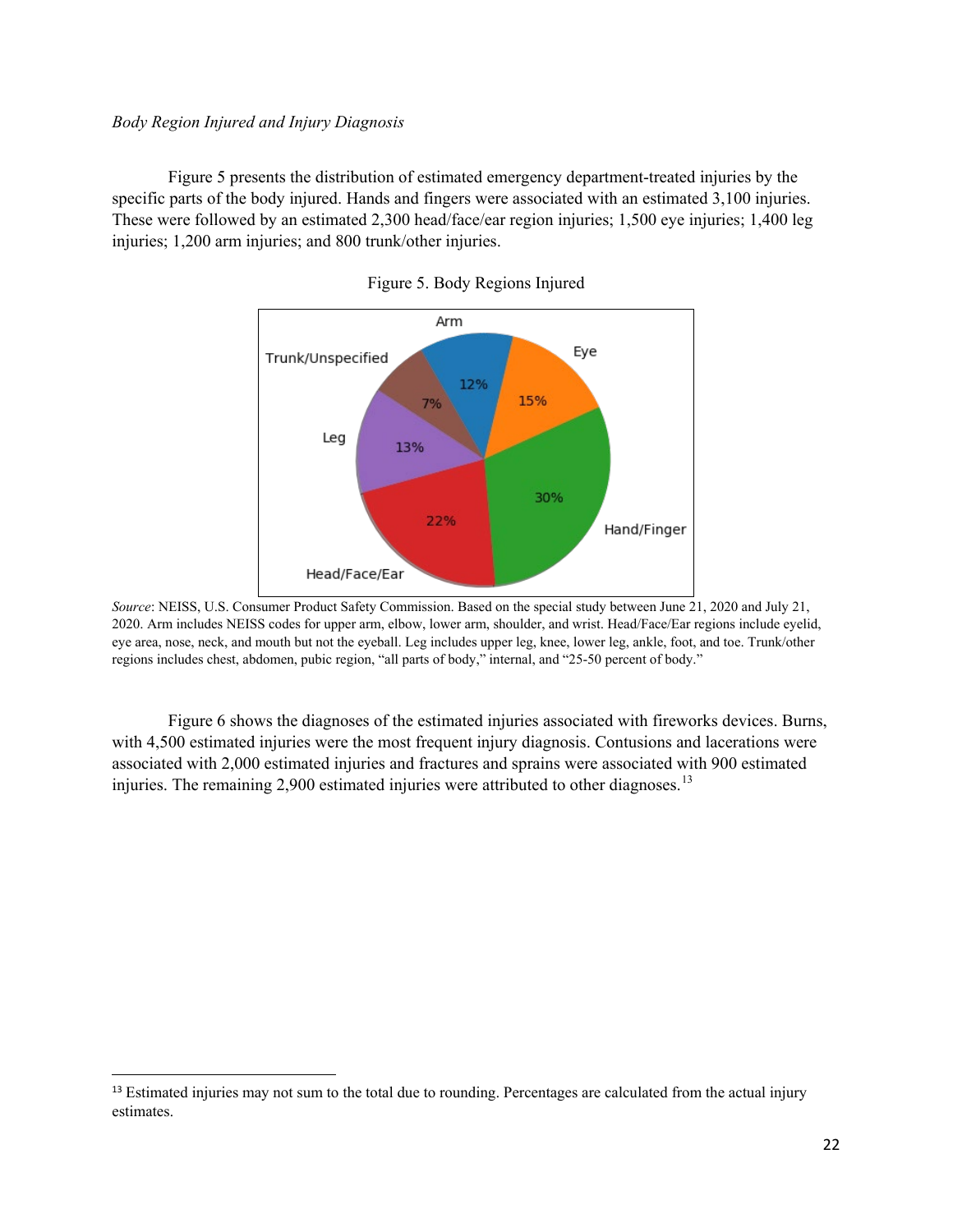<span id="page-23-0"></span>

Figure 6. Types of Injuries

*Source:* NEISS, U.S. Consumer Product Safety Commission. Based on the special study between June 21, 2020 and July 21, 2020. Fractures and sprains also include dislocations. "Other diagnoses" include all other injury categories. Percentages may not sum to 100 due to rounding

As shown in Table 6, burns accounted for most of the injuries to hands/fingers, over half of the estimated injuries to arms, and half of the estimated injuries to legs. Contusions and lacerations were the most frequent injuries to the head/face/ear regions. Other diagnoses were the most frequent injuries to eyes and the trunk/other regions.

| Table 6. Estimated Fireworks-Related, Emergency Department-Treated Injuries by Body Region and |  |  |  |
|------------------------------------------------------------------------------------------------|--|--|--|
|------------------------------------------------------------------------------------------------|--|--|--|

| JUIIC $\angle 1 =$ JUIY $\angle 1$ , $\angle 0 \angle 0$ |              |                  |                                   |                                      |                                  |  |  |  |  |
|----------------------------------------------------------|--------------|------------------|-----------------------------------|--------------------------------------|----------------------------------|--|--|--|--|
|                                                          |              | <b>Diagnosis</b> |                                   |                                      |                                  |  |  |  |  |
| <b>Body Region</b>                                       | <b>Total</b> | <b>Burns</b>     | Contusions/<br><b>Lacerations</b> | <b>Fractures</b> /<br><b>Sprains</b> | <b>Other</b><br><b>Diagnoses</b> |  |  |  |  |
| <b>Total</b>                                             | 10,300       | 4,500            | 2,000                             | 900                                  | 2,900                            |  |  |  |  |
| Arm                                                      | 1,200        | 800              | 100                               | 300                                  | 100                              |  |  |  |  |
| Eye                                                      | 1,500        | 200              | 500                               | $\ast$                               | 700                              |  |  |  |  |
| Head/Face/Ear                                            | 2,300        | 500              | 900                               | 200                                  | 700                              |  |  |  |  |
| Hand/Finger                                              | 3,100        | 2,000            | 200                               | 400                                  | 600                              |  |  |  |  |
| Leg                                                      | 1,400        | 700              | 300                               | $\ast$                               | 400                              |  |  |  |  |
| Trunk/Other                                              | 800          | 300              | 100                               | $\ast$                               | 400                              |  |  |  |  |

Diagnosis  $J_{\text{upo}}$  21  $\bar{J}_{\text{up}}$   $21, 2020$ 

*Source:* NEISS, U.S. Consumer Product Safety Commission. Based on the special study between June 21, 2020 and July 21, 2020. Fractures and sprains also include dislocations. "Other diagnoses" include all other injury categories. Estimates are rounded to the nearest 100 injuries. Estimates of fewer than 50 injuries are denoted with an asterisk (\*). Estimated injuries may not sum to subtotals or totals due to rounding.

### *Types of Fireworks Device and Body Region Injured*

Table 7 presents estimated injuries by the type of fireworks device and body region injured.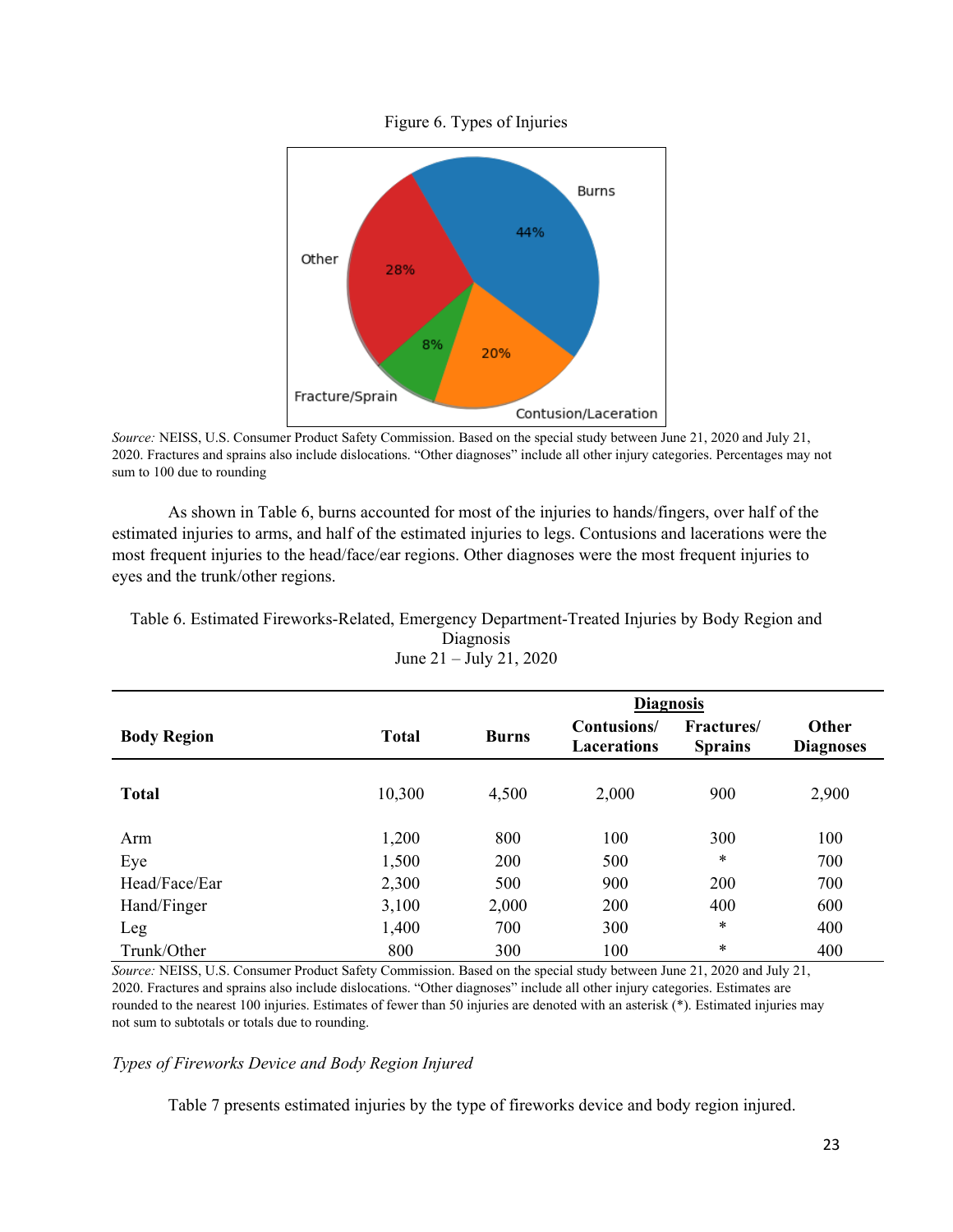|                                                                     | Region of the Body Injured |                      |                      |                   |                   |                       |                            |
|---------------------------------------------------------------------|----------------------------|----------------------|----------------------|-------------------|-------------------|-----------------------|----------------------------|
| <b>Fireworks Type</b>                                               | Total                      | Arm                  | Eye                  | Head/Face/Ear     | Hand/Finger       | Leg                   | Trunk/Other                |
| <b>Total</b>                                                        | 10,300                     | 1,200                | 1,500                | 2,300             | 3,100             | 1,400                 | 800                        |
| <b>All Firecrackers</b>                                             | 1,600                      | 300                  | 200                  | 300               | 600               | 200                   | 100                        |
| Small                                                               | 300                        | 100                  | $\ast$               | 100               | 200               | $\ast$                | $\ast$                     |
| Illegal                                                             | 400                        | 100                  | $\ast$               | 100               | 200               | *                     | 100                        |
| Unspecified                                                         | 900                        | 100                  | 200                  | 100               | 300               | 200                   | $\ast$                     |
| <b>All Rockets</b><br><b>Other Rockets</b><br><b>Bottle Rockets</b> | 600<br>400<br>200          | 100<br>100<br>$\ast$ | 100<br>$\ast$<br>100 | 200<br>100<br>100 | 200<br>100<br>100 | $\ast$<br>*<br>$\ast$ | $\ast$<br>$\ast$<br>$\ast$ |
| <b>Other Devices</b>                                                | 2,400                      | 200                  | 200                  | 700               | 1,000             | 100                   | 200                        |
| Multiple Tube                                                       | $\ast$                     | *                    | $\ast$               | $\ast$            | *                 | *                     | $\ast$                     |
| Reloadable                                                          | 400                        | *                    | 100                  | 200               | 200               | $\ast$                | $\ast$                     |
| <b>Roman Candles</b>                                                | 600                        | 100                  | $\ast$               | 200               | 200               | *                     | $\ast$                     |
| Novelties                                                           | 500                        | $\ast$               | $\ast$               | 200               | 200               | *                     | 100                        |
| Sparklers                                                           | 900                        | 100                  | 100                  | 100               | 400               | 100                   | 100                        |
| Fountains                                                           | 100                        | *                    | $\ast$               | 100               | *                 | $\ast$                | $\ast$                     |
| Homemade/Altered<br><b>Unknown</b>                                  | 300<br>5,300               | 100<br>600           | $\ast$<br>1,000      | 100<br>1,100      | 100<br>1,200      | $\ast$<br>1,000       | $\ast$<br>400              |

## Table 7. Estimated Fireworks-Related, Emergency Department-Treated Injuries by Type of Fireworks Device and Body Region Injured June 21 – July 21, 2020

*Source:* NEISS, U.S. Consumer Product Safety Commission. Based on the special study between June 21, 2020 and July 21, 2020. Estimates are rounded to the nearest 100 injuries. Estimates of fewer than 50 injuries are denoted with an asterisk (\*). Estimated injuries may not sum to subtotals or totals due to rounding.

The majority of injuries resulted from fireworks devices of an unknown type; this uncertainty results from victims' (or parent/guardians') inability to identify the firework device that injured them, when asked.

## <span id="page-24-0"></span>*Hospital Treatment*

An estimated 75 percent of the victims of fireworks-related injuries in the special study period were treated at the emergency department and then released; about 13 percent of the victims were admitted to the hospital. Approximately 8 percent of the victims were treated and then transferred to another hospital. The remaining 4 percent of victims had other dispositions (*i.e.*, left the hospital without being seen or were held for observation).<sup>[14](#page-24-1)</sup> The percentage of victims that were treated-and-released for fireworks-

<span id="page-24-1"></span><sup>&</sup>lt;sup>14</sup> The percentages are calculated from actual injury estimates and may not sum to 100 due to rounding.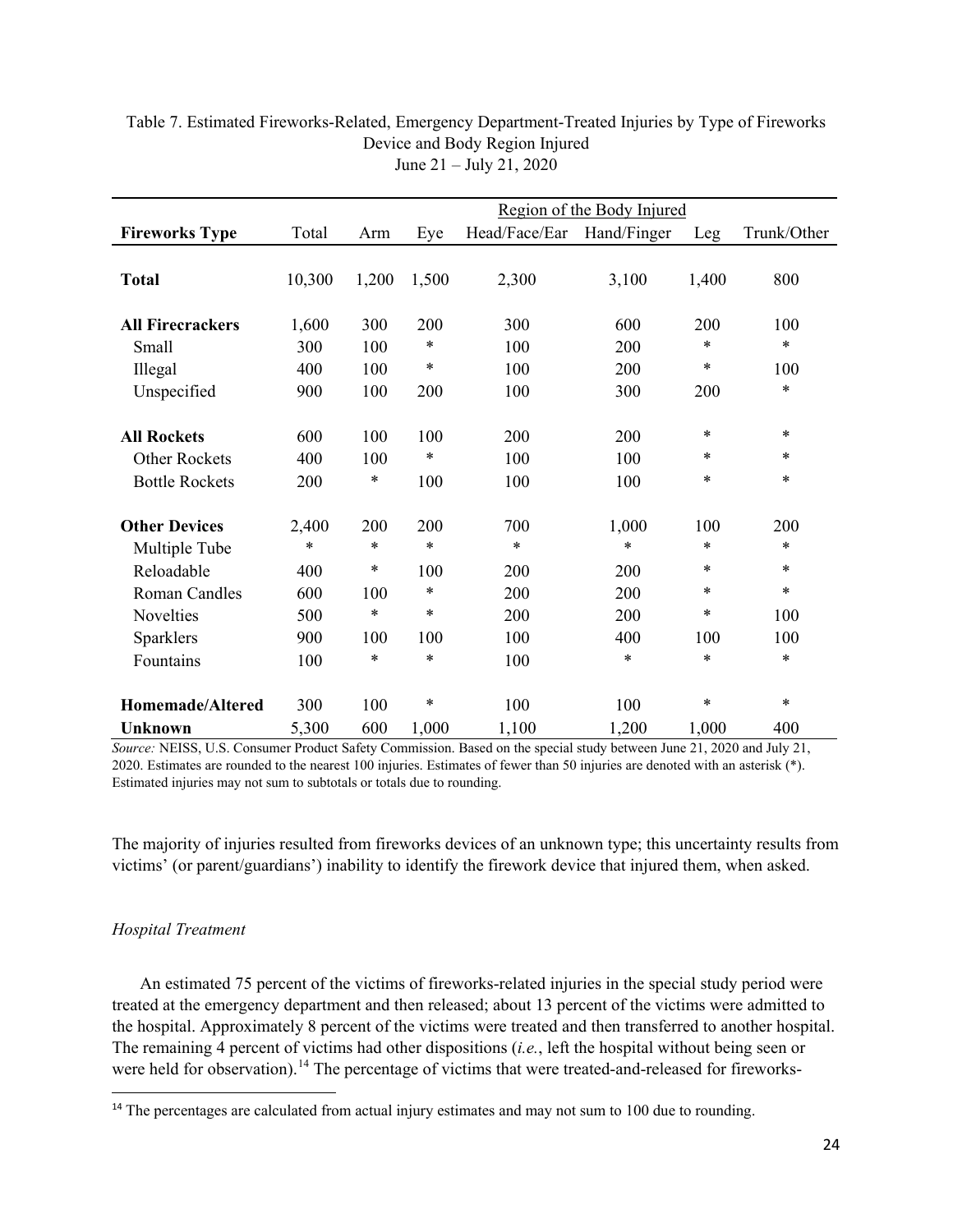related injuries was lower than for all consumer products in 2020 and the percentages of the treated and transferred or admitted were higher for the fireworks-related injuries in the special study period than those for all consumer products. This trend is the same as seen in prior years.

For all injuries associated with consumer products in 2020, 84 percent of patients were treated and released; 12 percent were admitted to the hospital; 2 percent of patients were transferred to other hospitals; and 2 percent had other dispositions, including left hospital without being seen, held for observation, or dead on arrival. [15](#page-25-0)

l

<span id="page-25-0"></span><sup>&</sup>lt;sup>15</sup> Comparisons are calculated using actual injury estimates and differences may not appear due to rounding.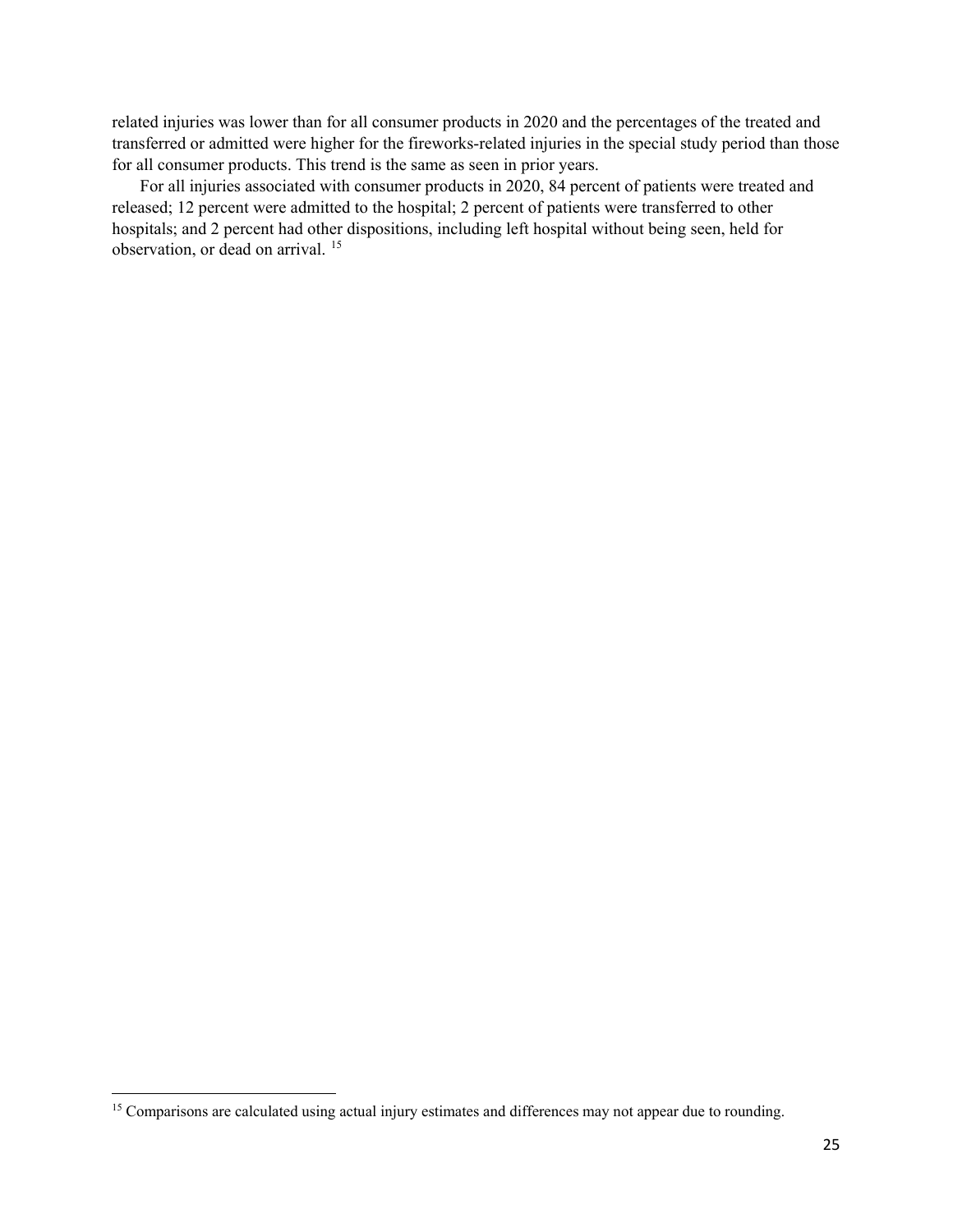#### <span id="page-26-0"></span>**5. Telephone Investigations of Fireworks-Related Injuries**

CPSC staff conducted in-depth telephone investigations of a sample of fireworks incidents that occurred during the 1-month special study period surrounding the 4<sup>th</sup> of July holiday (June 21, 2020 to July 21, 2020). Completed telephone investigations provided more detail about incidents and injuries than the emergency department information summarized in the narrative in the NEISS record. During the telephone interview, respondents were asked how the injury occurred (hazard pattern); what medical care they received following the emergency-department treatment; and what long-term effects, if any, resulted from their injury. Respondents were also asked detailed questions about the fireworks involved in the incident, including their type, markings, and where they were obtained.

Cases were selected for telephone investigations based on the information provided in the NEISS narrative and coded information in the NEISS records. The selection criteria included: (1) unusual hazard patterns, (2) severity of the injury, and (3) lack of clear information in the narrative about the type of fireworks associated with the injury. For these reasons, and because many victims did not respond, the telephone investigation cases cannot be considered typical of fireworks-related injuries.

From the 287 emergency department-treated, fireworks-related injuries during the special study period, staff selected 209 cases for telephone investigations, of which 7 were completed and determined to be in scope, and 202 were incomplete. Table 8 shows the final status of these investigations, including the reasons why some investigations were incomplete.

| <b>Final Case Status</b>                                                                            | Number of<br>Cases | Percent              |
|-----------------------------------------------------------------------------------------------------|--------------------|----------------------|
| <b>Total Assigned</b>                                                                               | 209                | 100                  |
| Completed Investigation<br>In Scope                                                                 | 7<br>7             | 3<br>3               |
| Incomplete Investigation<br><b>Failed to Reach Patient</b>                                          | 202<br>109         | 97<br>52             |
| Victim Name Not Provided by Hospital<br>Victim Refused To Cooperate<br>Incident Purge <sup>16</sup> | 59<br>33           | 28<br>16<br>$\theta$ |

## Table 8. Final Status of Telephone Investigations

Short descriptions of the 7 completed in-scope cases are found in Appendix B. The cases are organized in order of emergency department disposition, with Admitted (to the hospital) first, followed by Treated and Released, and Left without Being Seen by a Doctor. Within dispositions, cases are in order of increasing age of the victim.

<span id="page-26-1"></span><sup>&</sup>lt;sup>16</sup> Purged due to victim fatality. NEISS assignments are typically purged for one of three reasons: the record is a duplicate, the incident was a fatality, or the interview request was a duplicate.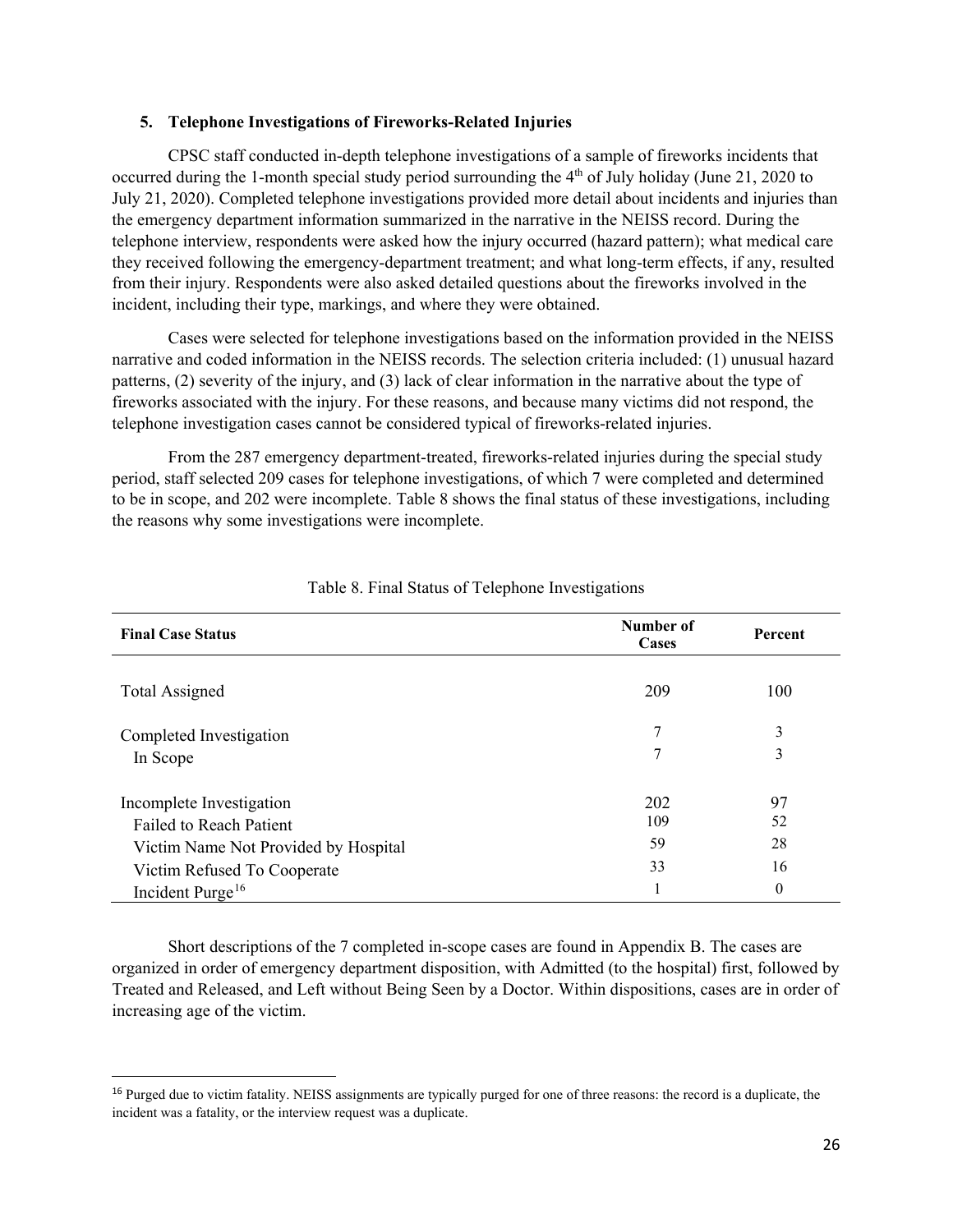## <span id="page-27-0"></span>*Summary Statistics*

Of the 7 completed in-scope cases, 4 involved males, and 3 involved females. There was one victim aged 0 to 4 years old; two victims aged 5 to 14 years old; and four victims aged 15 to 33 years old. One victim was admitted to the hospital, one victim was held for observation and transferred, three victims were treated and released, and two victims left without being seen.

The type of fireworks devices involved in two of the incidents was unspecified. Smoke bombs were associated with one incident, reloadable aerial shells<sup>[17](#page-27-2)</sup> were associated with four incidents.

The distribution of the types of fireworks and the emergency department dispositions differ from the special study data in Section 4. These differences reflect the focus in the telephone investigations on more serious injuries and incomplete NEISS records. Three percent of the victims selected for the telephone interviews completed the survey.

## <span id="page-27-1"></span>*Hazard Patterns*

l

The hazard patterns described below are based on the incident descriptions obtained during the telephone investigations and summarized in Appendix B. When an incident had two or more hazard patterns, staff selected the hazard pattern most likely to have caused the injury. Hazard patterns are presented in Table 9, below, and a detailed description of the incidents follows Table 9. Case numbers refer to the case numbers shown in Appendix B.

| <b>Hazard Pattern</b>       | <b>Number of Cases</b> | <b>Percent of Total</b> |  |  |
|-----------------------------|------------------------|-------------------------|--|--|
| <b>Total Cases</b>          | 7                      | 100%                    |  |  |
|                             |                        |                         |  |  |
| Malfunction                 | 3                      | 43%                     |  |  |
| Errant flight path          | 2                      | 29%                     |  |  |
| Early detonation            |                        | 14%                     |  |  |
| Misuse                      | 3                      | 43%                     |  |  |
|                             |                        |                         |  |  |
| Improper distance           | $\overline{2}$         | 29%                     |  |  |
| <b>Improper Preparation</b> |                        | 14%                     |  |  |
| Unknown                     |                        | 14%                     |  |  |

Table 9. Hazard Patterns as Described in Telephone Investigations for Fireworks-Related Injuries

<span id="page-27-2"></span><sup>&</sup>lt;sup>17</sup> The category "aerial shells" includes multiple tube, reloadable mortars and rockets, but excludes bottle rockets.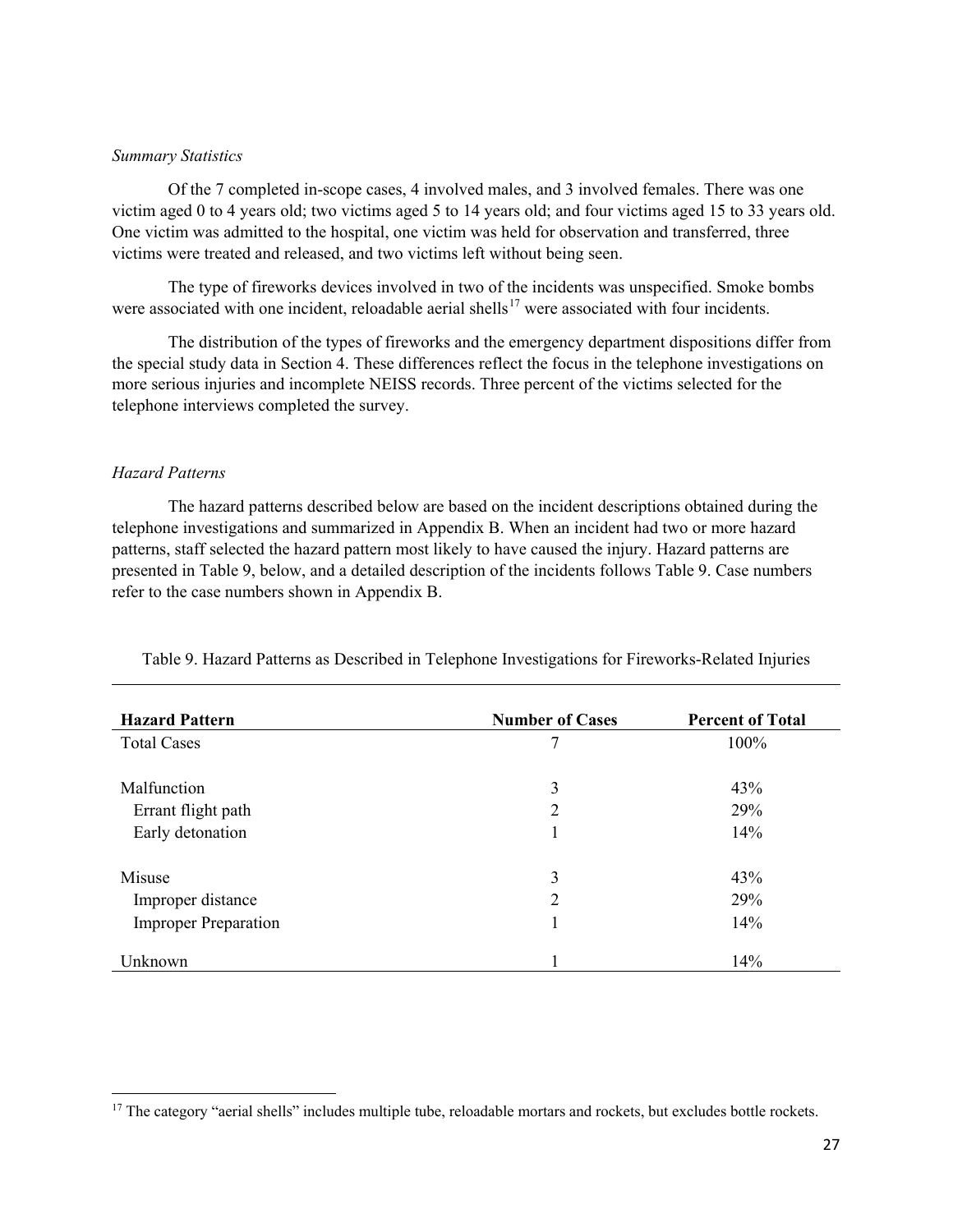# **Malfunction (3 Victims, 43 percent of total)**

## Errant Flight Path

- Case 1: A 19-year-old female victim was in a yard when she was struck by a mortar-style firework device. The firework was lit without the victim's knowledge and flew directly toward the victim. The victim then turned and was struck by the device, leaving a second degree burn approximately four inches in diameter on the victim's left buttock.
- Case 3: A 5-year-old male victim injured his eye as a result of a rocket-style fireworks device incident. The victim's mother lit the firework and stepped back for the ignited device to wait for detonation. However, instead of shooting vertically as intended, the device shot horizontally and hit the victim in his face. As a result of the incident, the victim was admitted to the hospital and lost his right eye.

# Early Detonation

• Case 6: A 33-year-old female victim was struck in the face by a fireworks device while trying to light. After the incident, the victim's fiancé drove her to the hospital where they flushed her eyes as she was unable to see. Her face and hair were also burned. The victim is now speaking with a therapist about the emotional impacts of the incident.

# **Misuse (3 Victims, 43 percent of total)**

## **Improper Distance**

- Case 7: A 3-year-old male victim and his father lit a smoke bomb in the street of their neighborhood. After lighting the firework device, they ran away from the device. During the run, either smoke or a foreign object from the device entered the victim's eye and caused a burning sensation; the victim was unable to open his eyes immediately after the incident. The victim's eyes were cleaned at the emergency department and recovered within a day.
- Case 3: A 7-year-old female victim lit the end of an aerial shell style firework device with a sparkler. The aerial shell was brought to her by a neighbor child; the victim had been instructed to use only sparklers. After the aerial shell was lit by the sparkler, the neighbor dropped the shell which caught the attention of the victim's guardians. Upon noticing the lit firework, the victim was instructed by her guardian to run away, but did not run far before the firework device detonated. The firework burned her left upper calf.

## Improper Preparation

• Case 2: A 24-year-old male victim and his friends were shooting mortar-style fireworks out of a tube. The victim's friend used a small tube to pack a large firework, and upon ignition, detonated on the victim and his friends. The victim received second degree burns on his left hand from the incident.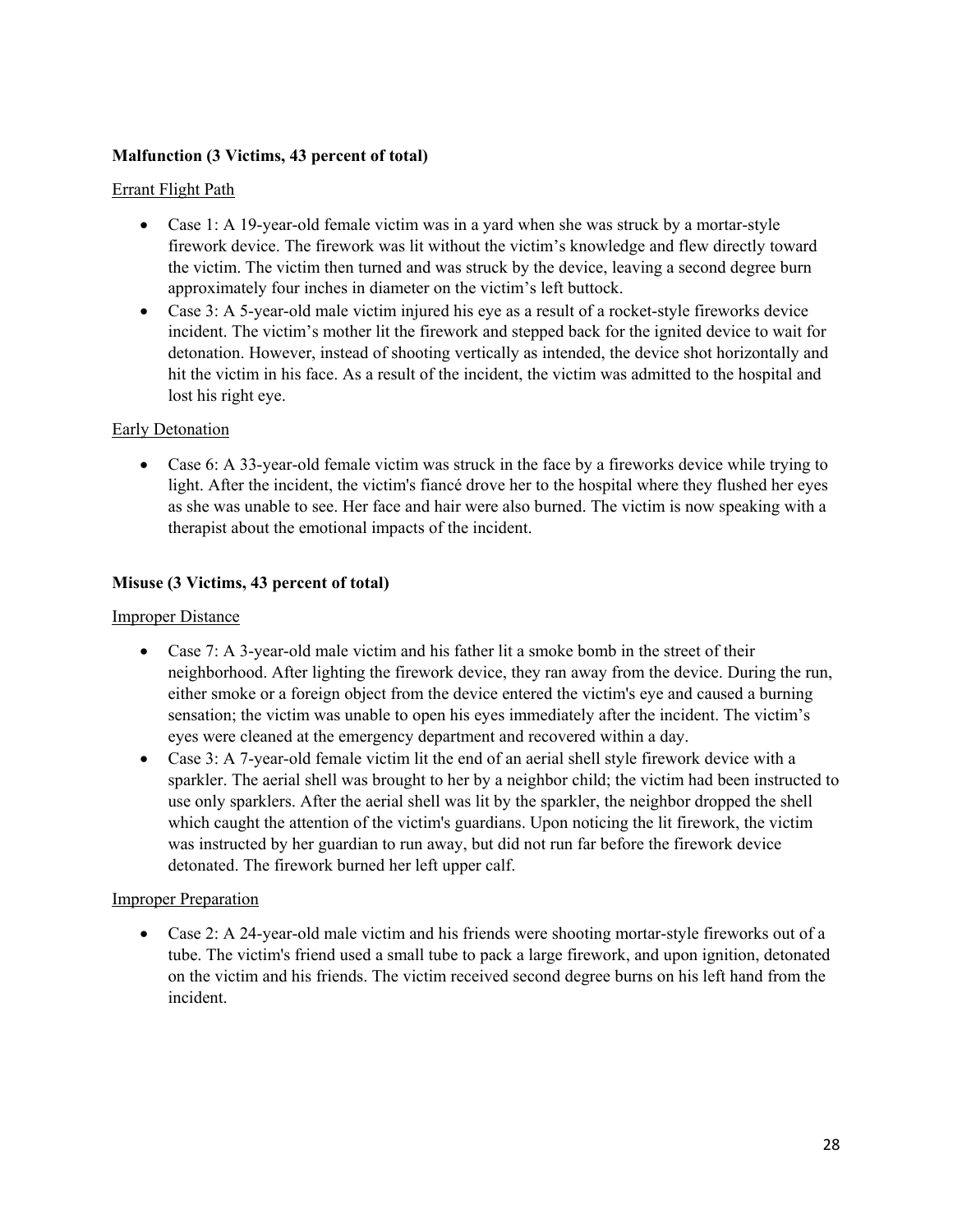## **Unknown (1 Victim, 14 percent of total)**

## Unknown

• Case 5: A 21-year-old male victim and his family were walking up the street to start to light fireworks when the victim was hit on the head with a firework device or firework device particles. At the time of the incident, the victim was saying hello to his neighbors who were setting off their own fireworks. The firework caused a three-inch gash on the victim's head that required a staple and two stitches at the emergency department.

# <span id="page-29-0"></span>*Long Term Consequences of Fireworks-Related Injuries*

Respondents were asked if there were any long-term consequences of their injuries. Six of the seven victims (86 percent of the total) experienced or expected complete recovery, with no long-term consequences. However, one victim described their expected long-term adverse consequences:

• Case 1: A rocket-style firework flew horizontally and hit the victim in the face. The victim lost his right eye as a result of the incident.

# <span id="page-29-1"></span>*Where Fireworks Were Obtained*

Of the 7 telephone survey respondents, 6 knew where the fireworks were obtained. All six respondents who knew the location that the fireworks were obtained stated that the fireworks were purchased from a store.

One of the 7 respondents did not know the source of the fireworks. This is typically the case when the respondent did not purchase the firework that caused injury.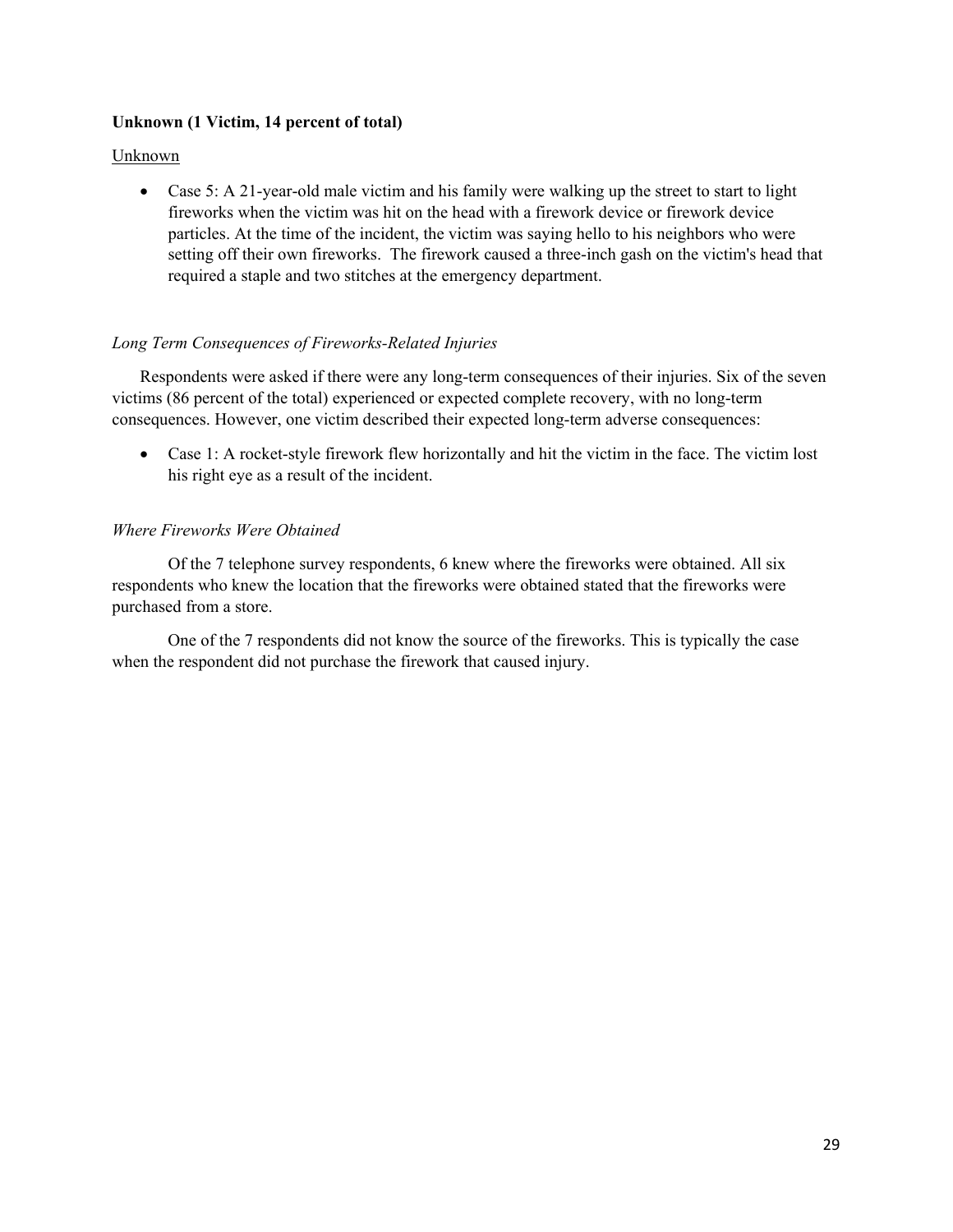## 6. **Enforcement Activities**

Fiscal year 2020 presented unique challenges to CPSC's Office of Compliance and Field Operations (EXC) in its ability to conduct surveillance on imported fireworks and enforce the provisions of the Federal Hazardous Substances Act (FHSA)[18](#page-30-0) and regulations under the FHSA. The SARS-CoV-2 (COVID-19) pandemic limited CPSC staff collecting samples as well as testing samples that were collected.

CPSC staff was able to sample and test shipments of some fireworks both before and after the COVID-19 restrictions. Approximately 20 percent of the selected and tested shipments were found to contain non-compliant fireworks. The noncompliant fireworks devices had a combined estimated import value of \$208,000. The violations consisted of fuse violations and presence of prohibited chemicals. EXC staff requested corrective actions on these non-compliant fireworks and, in all cases, firms agreed to the corrective actions.

<span id="page-30-0"></span>l <sup>18</sup> 15 U.S.C. §§ 1261-1278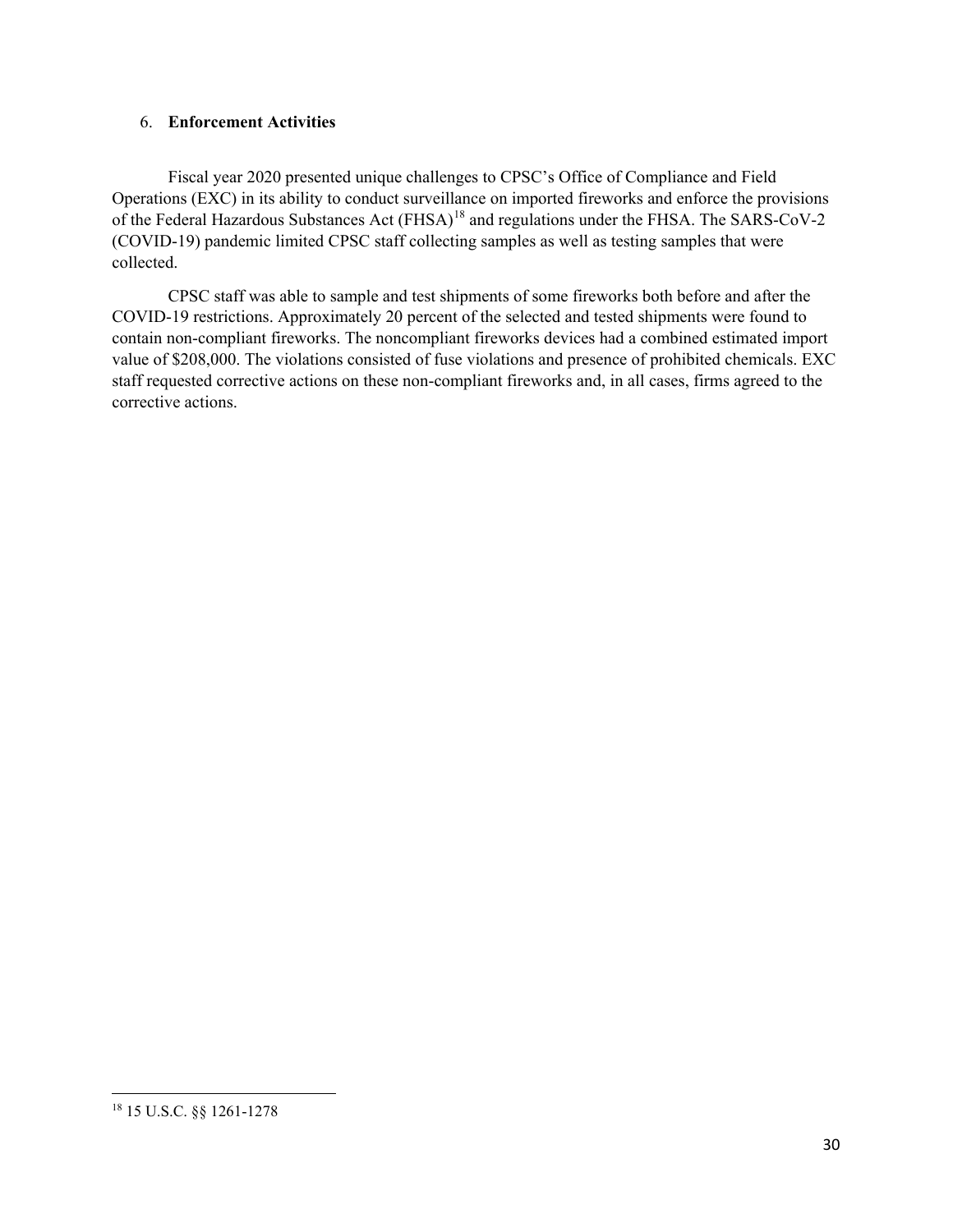## <span id="page-31-0"></span>**7. Summary**

In calendar year 2020, there were 18 reported non-occupational fireworks-related deaths. However, reporting for 2020 may not be complete at this time. There were an estimated 15,600 fireworksrelated emergency department-treated injuries for calendar year 2020.

During the 1-month special study period from June 21, 2020 to July 21, 2020, there were an estimated 10,300 emergency department-treated fireworks-related injuries. Adults aged 25 to 44 years of age experienced about 35 percent of the estimated injuries, and males of all ages experienced 71 percent of the estimated injuries.

Additionally, 44 percent of the estimated injuries during the special study period involved burns. Burns were the most common injury to hands, fingers, arms, and legs. The parts of the body most often injured were hands and fingers (an estimated 30 percent of the injuries); followed by head, face and ears (22 percent); eyes (15 percent); legs (13 percent); arms (12 percent); and trunk/unspecified (7 percent). Most of the estimated injuries (75 percent) were treated-and-released. An estimated 21 percent were treated and transferred to another hospital or admitted to the hospital where the emergency department was located.

Among the different types of fireworks, sparklers were involved in 9 percent of the estimated injuries during the special study period. Firecrackers, as a whole, were involved in 16 percent; roman candles, as well as rocket-type devices were associated with 6 percent each. Novelties and reloadable tube devices were associated with 4 percent of injuries each. Homemade or altered fireworks were associated with 3 percent of injuries, and multiple tube devices were associated with less than 50 total incidents which at a maximum equates to one-half of 1 percent of injuries. The majority of fireworks-related injuries, 52 percent, were associated with unknown firework device types.

A review of data from telephone follow-up investigations showed that the typical causes of injuries were due to both the misuse and malfunction of fireworks. At the time of the telephone investigation, which was conducted typically 1 to 2 months after the injury, most victims had recovered from their injuries. One of the 7 respondents interviewed reported that the injury will be long term.

Finally, in fiscal year 2020, CPSC staff continued to actively monitor import shipments of fireworks and products in the marketplace. CPSC staff worked with the U.S. Customs and Border Protection agency to sample imported fireworks. Compliance staff conducted inspections at fireworks retailers to collect samples for analysis and testing for compliance with mandatory requirements.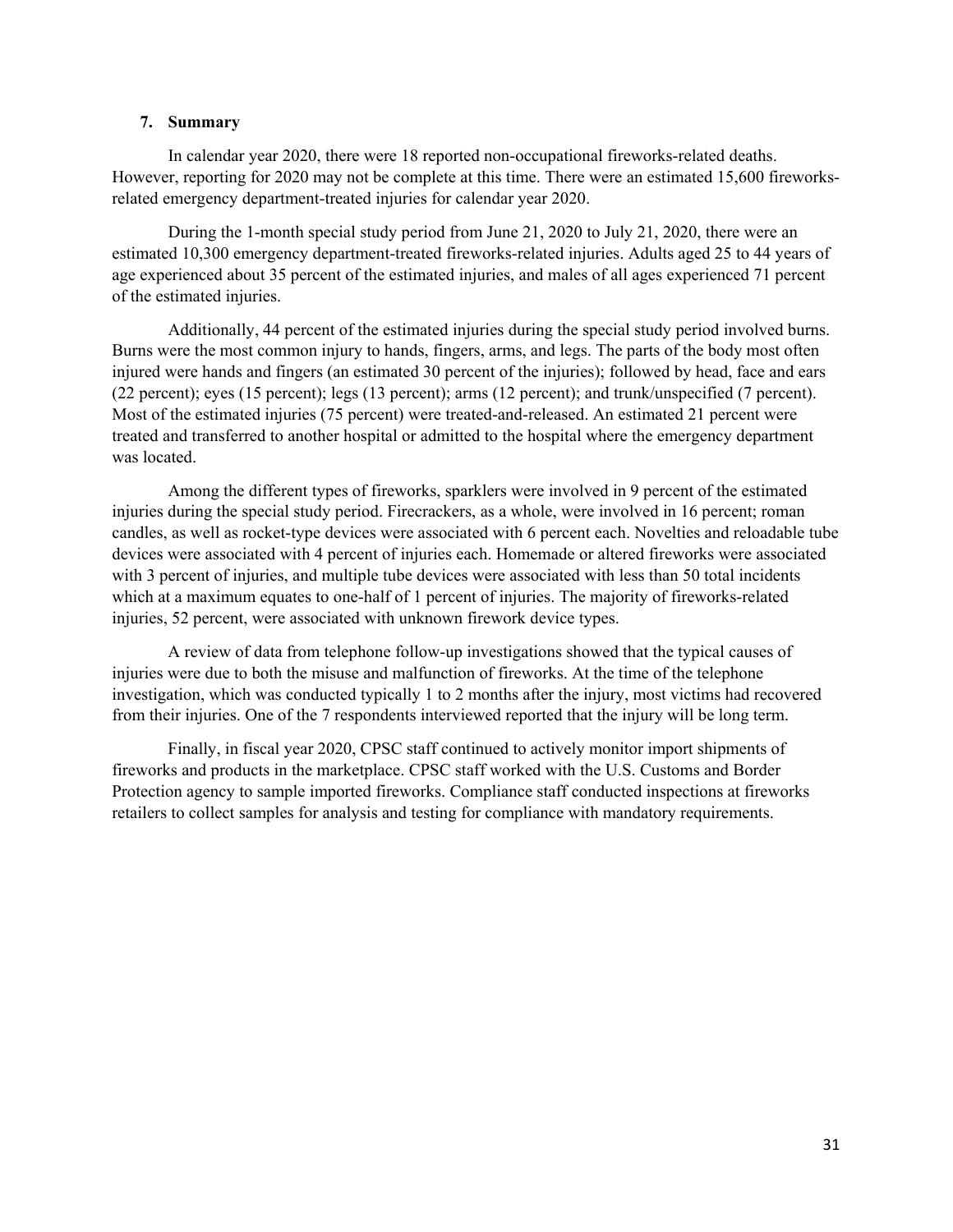## **References**

<span id="page-32-0"></span>Marker D, Lo A, Brick M and Davis W (1999), "Comparison of National Estimates from Different Samples and Different Sampling Frames of the National Electronic Injury Surveillance System (NEISS)," Final Report prepared for the U.S. Consumer Product Safety Commission by Westat, Inc. Rockville, MD.

Schroeder T (2000), "Trend Analysis of NEISS Data." U.S. Consumer Product Safety Commission, Washington, DC.

Schroeder T and Ault K (2001), "The NEISS Sample (Design and Implementation), 1997 to Present" U.S. Consumer Product Safety Commission, Washington, DC. [http://www.cpsc.gov//PageFiles/106617/2001d011-6b6.pdf](http://www.cpsc.gov/PageFiles/106617/2001d011-6b6.pdf)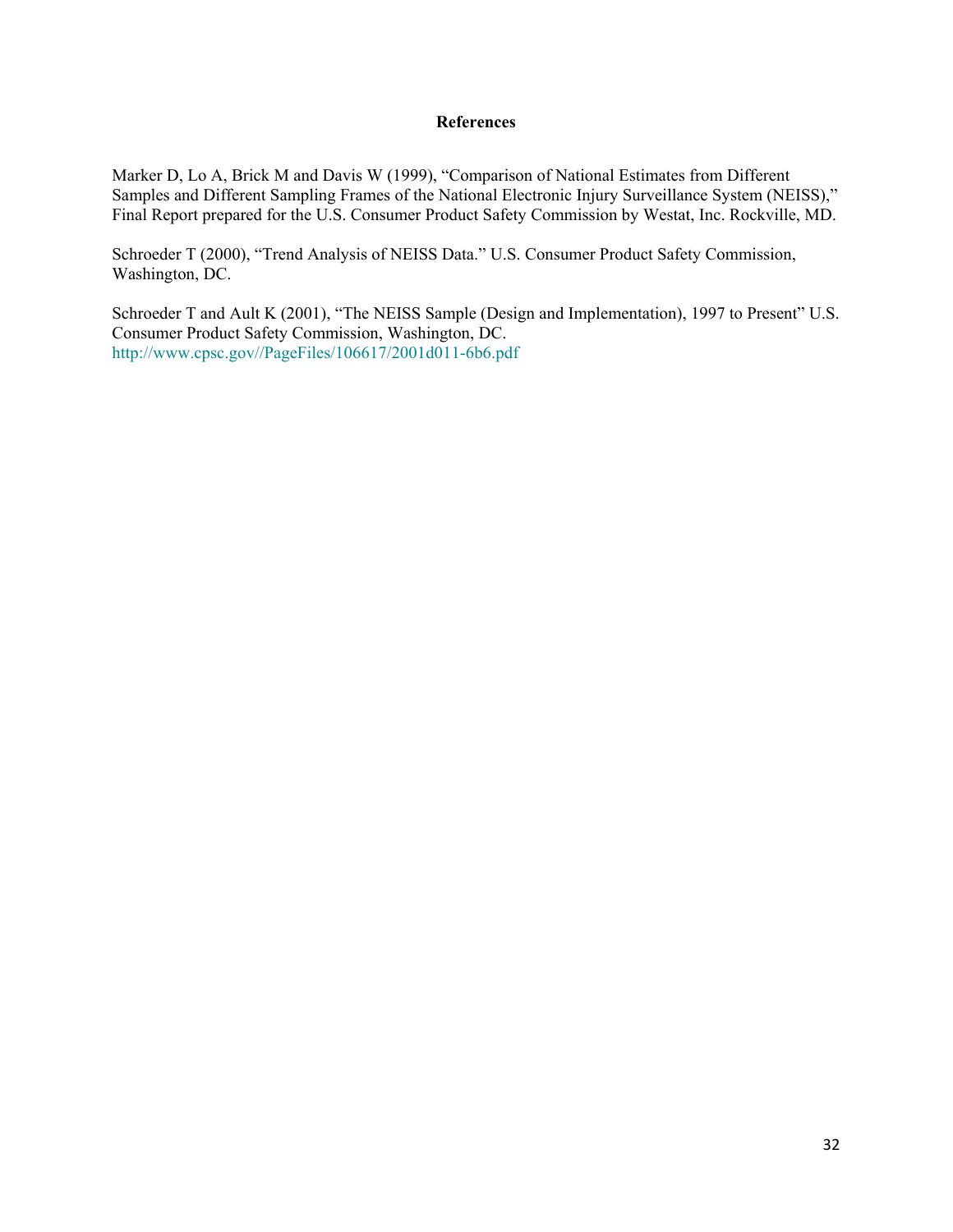### **Appendix A**

#### **Fireworks-Related Injuries and Imported Fireworks**

<span id="page-33-0"></span>Table 10 reports the total estimated number of injuries per 100,000 pounds of imported fireworks. Table 10 shows an average of 238.9 million pounds of fireworks were imported each year between 2005 and 2020, with a standard deviation of 32.2 million pounds. Between 2005 and 2010, the number of imports declined from a peak of 275.1 million pounds in 2005 to a low of 199.6 million pounds in 2010. From 2011 to 2014, the number of imports were relatively steady with modest changes for some years. In 2015, fireworks imports reached their highest level since 2005, with an estimated 279.5 million pounds. Since 2015, the imports have remained relatively high compared to the 2008 to 2014 time period, with a high of 278.1 million pounds in 2018.

As for the number of estimated emergency department-treated fireworks-related injuries, 2018, with 9,100 injuries, had the lowest since 2013. The highest three annual estimated fireworks-related injuries were 15,600 in 2020, 12,900 in 2017, and 11,900 in 2015.

As shown in Table 10 below, the estimated number of injuries per 100,000 pounds of fireworks imported was 6.1 in 2020, which, with the exception of 2013, was the highest since 2005. The highest three estimated number of injuries per 100,000 pounds of fireworks were 6.3 injuries in 2013, 6.1 in 2020, and 5.2 injuries in 2017. For the other years, that number ranged between 3.4 injuries and 4.8 injuries per 100,000 pounds of fireworks imported.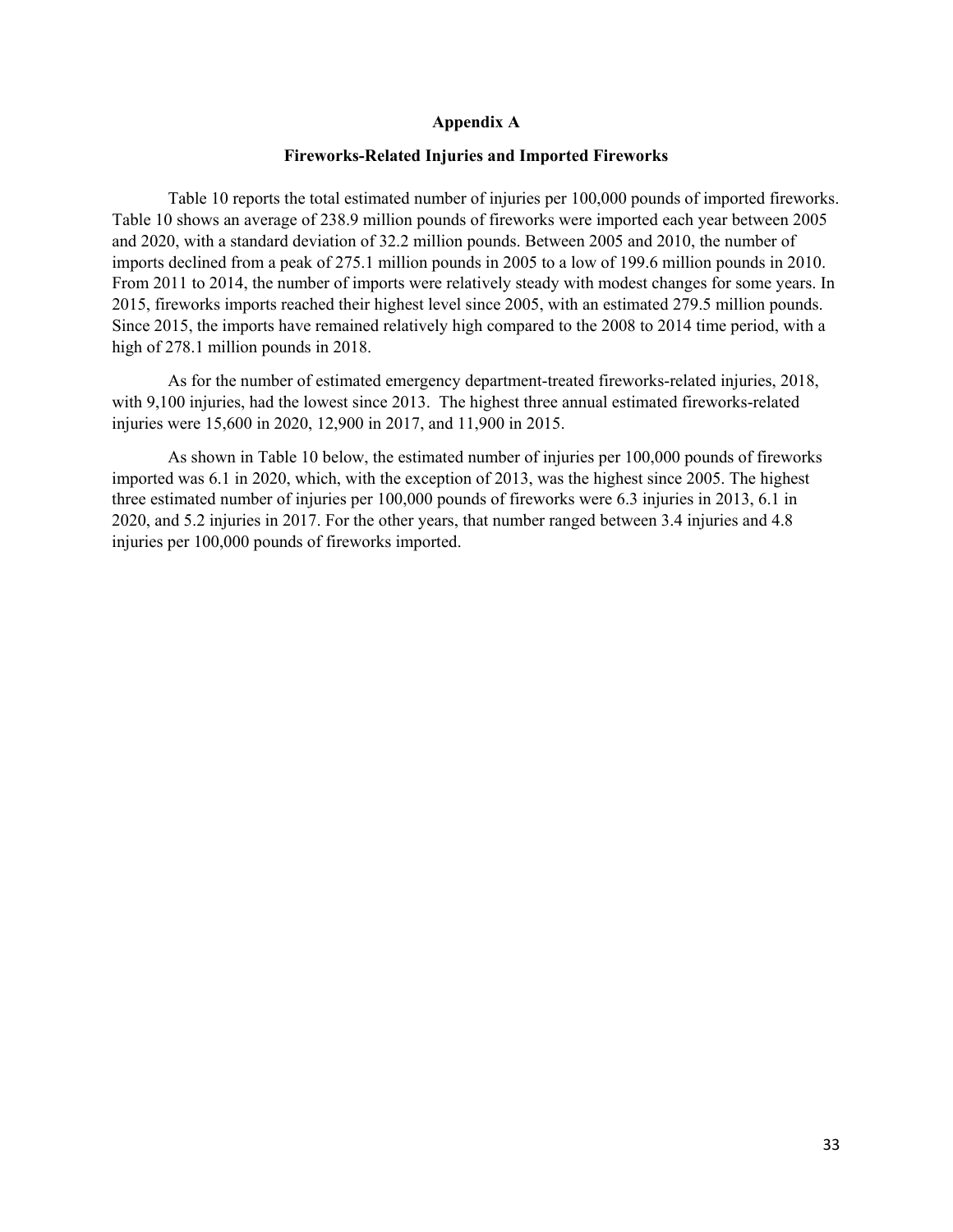| Year | <b>Estimated Injuries</b> | <b>Estimated Fireworks</b><br>Imports (millions of<br>pounds) $*$ | Injuries Per 100,000<br>Pounds of Fireworks<br>Imported |  |  |
|------|---------------------------|-------------------------------------------------------------------|---------------------------------------------------------|--|--|
| 2020 | 15,600                    | 255.0                                                             | 6.1                                                     |  |  |
| 2019 | 10,000                    | 255.8                                                             | 3.9                                                     |  |  |
| 2018 | 9,100                     | 278.1                                                             | 3.3                                                     |  |  |
| 2017 | 12,900                    | 247.0                                                             | 5.2                                                     |  |  |
| 2016 | 11,100                    | 262.3                                                             | 4.2                                                     |  |  |
| 2015 | 11,900                    | 279.5                                                             | 4.3                                                     |  |  |
| 2014 | 10,500                    | 219.6                                                             | 4.8                                                     |  |  |
| 2013 | 11,400                    | 180.2                                                             | 6.3                                                     |  |  |
| 2012 | 8,700                     | 201.0                                                             | 4.3                                                     |  |  |
| 2011 | 9,600                     | 228.1                                                             | 4.2                                                     |  |  |
| 2010 | 8,600                     | 199.6                                                             | 4.3                                                     |  |  |
| 2009 | 8,800                     | 200.2                                                             | 4.4                                                     |  |  |
| 2008 | 7,000                     | 208.3                                                             | 3.4                                                     |  |  |
| 2007 | 9,800                     | 260.1                                                             | 3.8                                                     |  |  |
| 2006 | 9,200                     | 272.1                                                             | 3.4                                                     |  |  |
| 2005 | 10,800                    | 275.1                                                             | 3.9                                                     |  |  |

Table 10. Estimated Fireworks-Related Injuries and Estimated Fireworks Imported into the United States 2005 - 2020

*Source:* Injuries from NEISS, U.S. Consumer Product Safety Commission. See Table 1 for further details. Estimated fireworks imports data from the U.S. International Trade Commission (ITC), using Harmonized Tariff Schedule (HTS code 3604.10). Imports include consumer fireworks (1.4G HTS codes 3604.10.90.10 and 3604.10.90.50) and display fireworks (1.3G HTS code 3604.10.10.00). Display fireworks were about 4.7 percent of the total imports in 2020. In addition to imported fireworks used in the United States, there is also a small amount of fireworks manufactured in the United States for domestic consumption; the data for these fireworks is not available from ITC and is not shown in this table.

¥ Fireworks imports data were downloaded from the ITC website in April 2021. Fireworks imports data subject to change by ITC. These changes have typically been minor.

Table 10 should be interpreted with caution. First, while there may be a relationship between the number of fireworks devices and estimated injuries resulting from fireworks, the number of imported fireworks is not available. Table 10 uses the total import weight as an approximation for the number of fireworks devices.

Second, the total import weight over-represents heavy devices and under-represents light devices. A heavy device may not be more dangerous than a light device because a firework's weight includes things other than just the amount of explosive material.

In addition, international trade statistics do not provide weight by fireworks device types. It is not possible to associate injuries with the weight of different types of imported fireworks. As shown in Table 2 earlier in this report, different fireworks devices are associated with different numbers of injuries. Thus, the decrease in injuries per 100,000 pounds between 2005 and 2008 may be due to different mixtures of types of fireworks imported over time or an overall decrease in injuries among all types of fireworks. Similarly, the increase in injuries per 100,000 pounds in 2013 may have resulted from different fireworks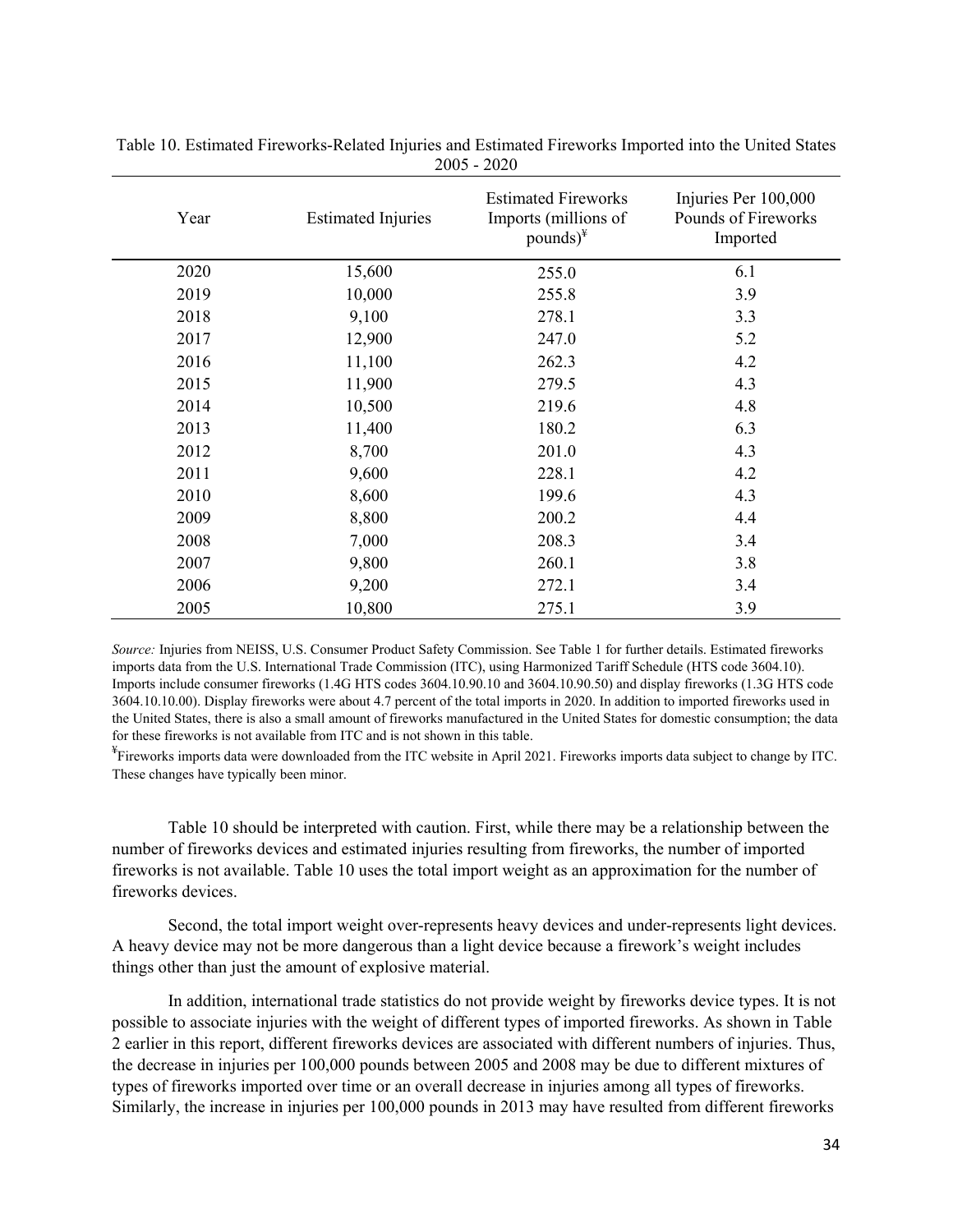mixtures, a decrease in importation of fireworks, or just statistical variation. The data do not provide enough information to determine the relative contribution of these factors.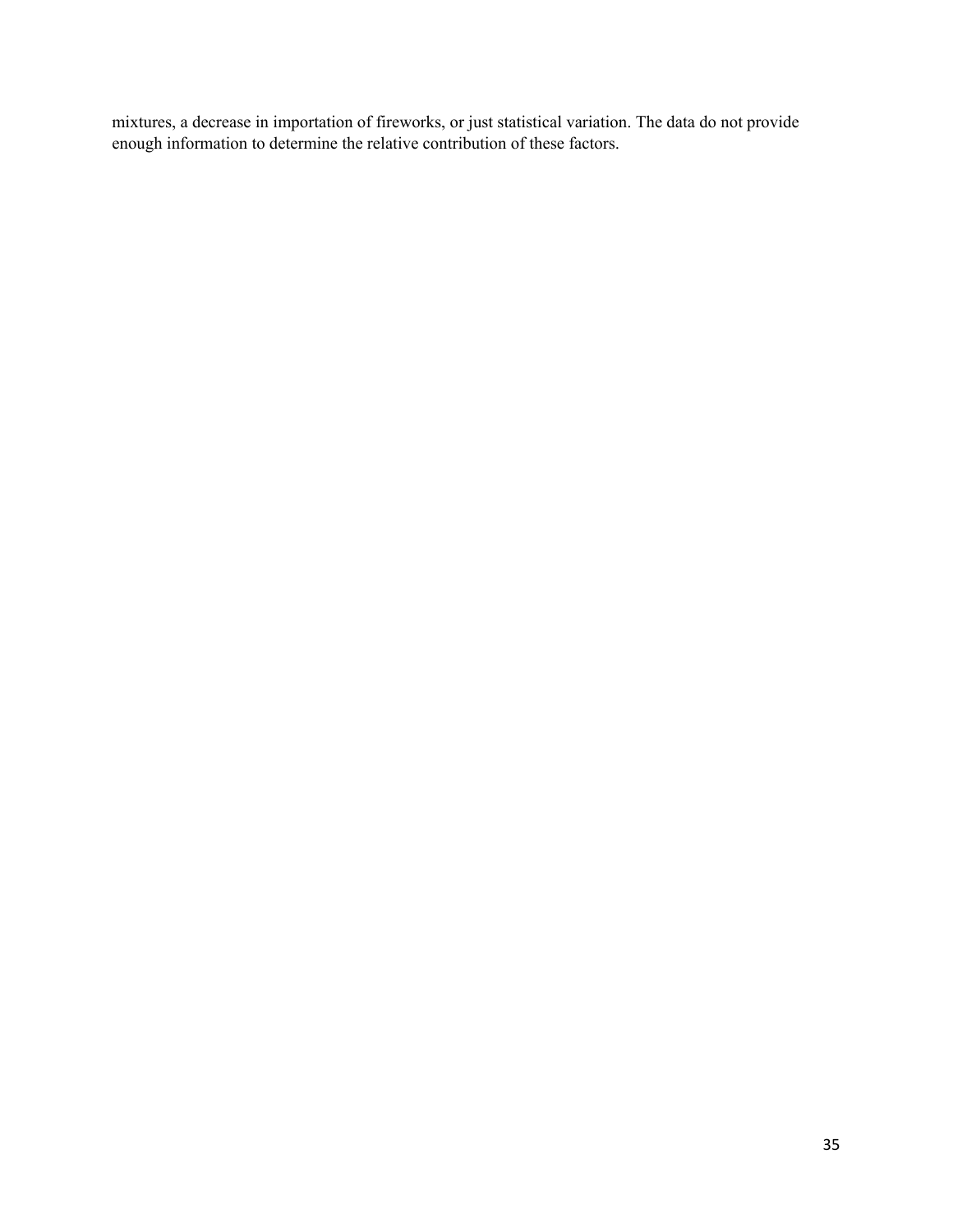# **Appendix B**

# **Telephone Investigations**

| Case | Age | <b>Sex</b> | <b>Diagnosis</b> | <b>Body Part</b>  | <b>Disposition</b>   | <b>Fireworks</b><br><b>Type</b> | <b>Narrative</b>                                                                                                                                                                                                                                                                                                                                                                                                                                                                                                                                                                     | Medical<br><b>Treatment and</b><br><b>Prognosis</b>                                                                                                                                                         | <b>Long Term</b><br>Consequences | Hazard                              | <b>Source</b> |
|------|-----|------------|------------------|-------------------|----------------------|---------------------------------|--------------------------------------------------------------------------------------------------------------------------------------------------------------------------------------------------------------------------------------------------------------------------------------------------------------------------------------------------------------------------------------------------------------------------------------------------------------------------------------------------------------------------------------------------------------------------------------|-------------------------------------------------------------------------------------------------------------------------------------------------------------------------------------------------------------|----------------------------------|-------------------------------------|---------------|
|      | 3   | M          | Other            | Eye               | Left                 | Novelty                         | On an evening in July, 2020, the<br>victim and his father lit a smoke<br>bomb in the street of their<br>neighborhood. After lighting the<br>firework device, they ran away from<br>the device. During the run, smoke<br>from the device entered the victim's<br>eye and caused a burning sensation;<br>the victim was unable to open his<br>eyes immediately after the incident.                                                                                                                                                                                                     | The victim's eyes<br>were cleaned at<br>the emergency<br>department; the<br>victim recovered<br>within a day.                                                                                               | No long term<br>consequences     | Misuse,<br>improper<br>distance     | A store       |
| 2    | 33  | F          | Burn             | Head/Face/<br>Ear | Left                 | Unknown                         | In July, 2020, a 33 year old female<br>victim was struck in the face by a<br>fireworks device that she was trying<br>to light. After the incident, the<br>victim's fiance drove her to the<br>hospital where they flushed her eyes.<br>Her face and hair were also burned.                                                                                                                                                                                                                                                                                                           | The victim was<br>treated at the<br>emergency<br>department<br>where her eyes<br>were flushed. She<br>is speaking with<br>a therapist about<br>the emotional<br>impacts of the<br>incident.                 | No long term<br>consequences.    | Malfunction,<br>early<br>detonation | A store       |
| 3    | 7   | F          | Burn             | Leg               | Treat and<br>Release | Reloadable                      | In July, 2020, the victim lit the end of<br>an aerial shell style firework device<br>with a sparkler. The aerial shell was<br>brought to her by a neighbor child;<br>the victim had been instructed to only<br>use sparklers. After the aerial shell<br>was lit by the sparkler, the neighbor<br>dropped the shell which caught the<br>attention of the victim's guardians.<br>Upon noticing the lit firework, the<br>victim was instructed by her guardian<br>to run away, but did not run far before<br>the firework device detonated. The<br>firework burned her left upper calf. | The victim went<br>to the emergency<br>department,<br>where she was<br>treated for burns.<br>The victim<br>required follow-<br>up visits to<br>change the<br>bandage and<br>ointment to<br>reduce scarring. | No long term<br>consequences     | Misuse,<br>improper<br>distance     | A store       |